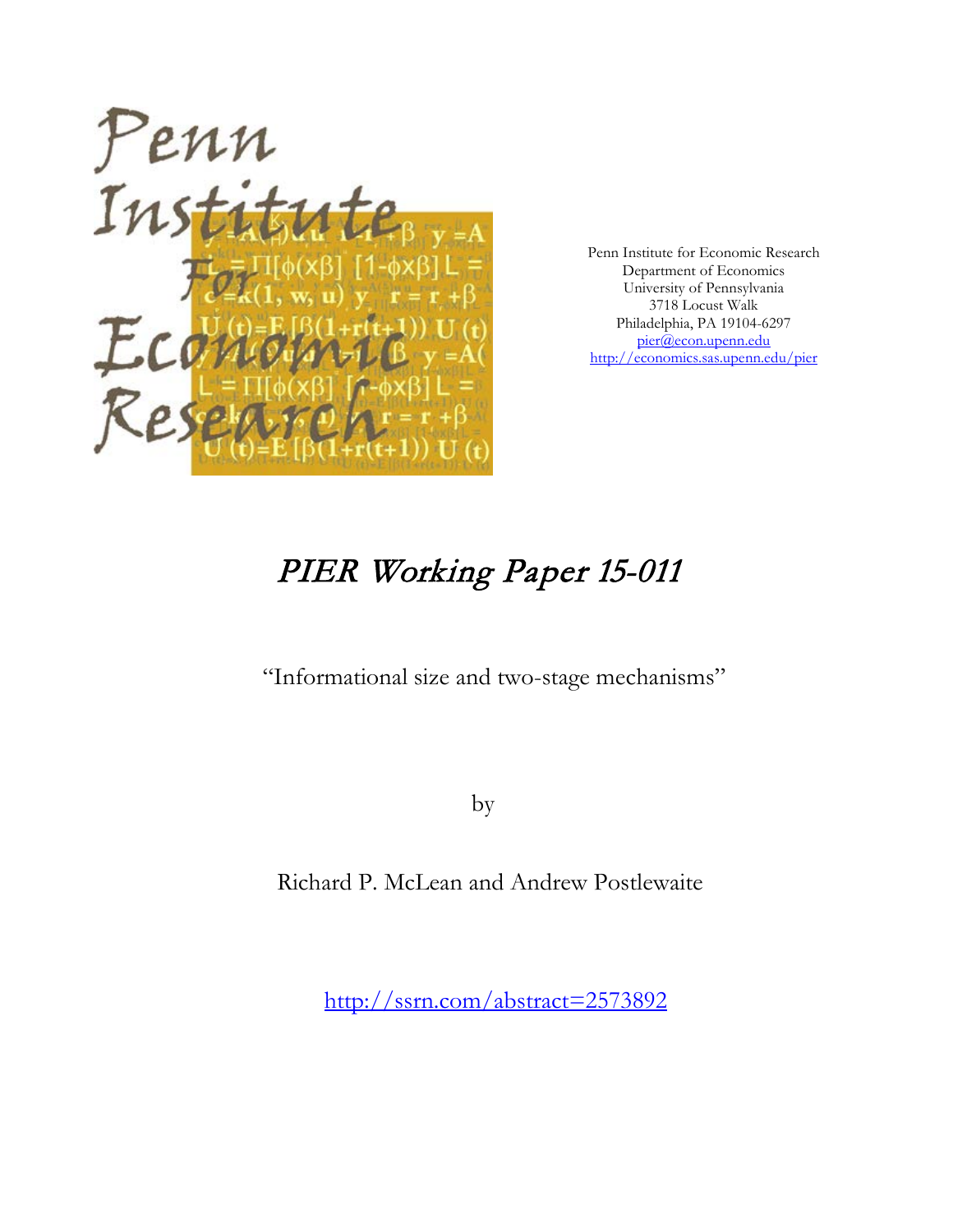# Informational size and two-stage mechanisms

Richard P. McLean Rutgers University

Andrew Postlewaite University of Pennsylvania

March, 2015

## Abstract

We showed in McLean and Postlewaite (2014) that when agents are informationally small, there exist small modifications to VCG mechanisms in interdependent value problems that restore incentive compatibility. This paper presents a two-stage mechanism that similarly restores incentive compatibility. The first stage essentially elicits that part of the agentsí private information that induces interdependence and reveals it to all agents, transforming the interdependent value problem into a private value problem. The second stage is a VCG mechanism for the now private value problem. Agents typically need to transmit substantially less information in the two stage mechanism than would be necessary for a single stage mechanism. Lastly, the first stage that elicits the part of the agents' private information that induces interdependence can be used to transform certain other interdependent value problems into private value problems.

Keywords: Auctions, Incentive Compatibility, Mechanism Design, Interdependent Values, Ex Post Incentive Compatibility, Informational Size

JEL Classifications: C70, D44, D60, D82

# 1. Introduction

The Vickrey-Clarke-Groves mechanism (hereafter VCG) for private values environments is a classic example of a mechanism for which truthful revelation is ex post incentive compatible. It is well-known, however, that truthful revelation is generally no longer incentive compatible when we move from a private values environment to an interdependent values environment. In McLean and Postlewaite (2014) (henceforth MP (2014)) we showed that, when agents are informationally small in the sense of McLean and Postlewaite (2002), there exists a modification of a generalized VCG mechanism using small additional transfers that restores incentive compatibility. This paper presents an alternative, two-stage, mechanism that accomplishes the same goal – restoring incentive compatibility for interdependent value problems. The advantage of the two stage mechanism relative to a single stage mechanism is that, for typical problems, agents need to transmit substantially less information.

We will explain intuitively the nature of the savings in transmitted information. Consider a problem in which there is uncertainty about the state of nature. An agent's private information

<sup>\*</sup>We thank the National Science Foundation for financial support. We thank Rakesh Vohra for helpful conversations and Zehao Hu for excellent proofreading.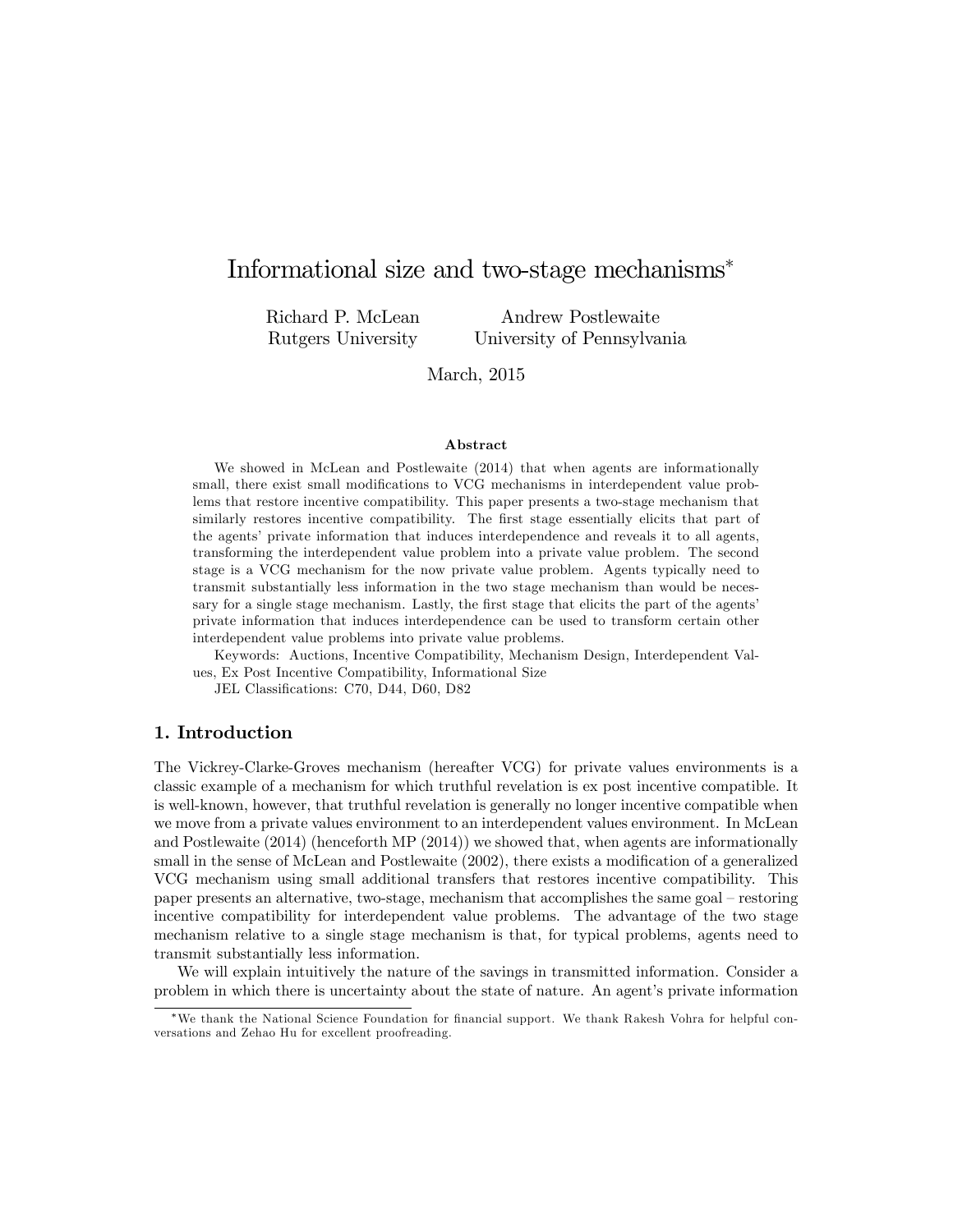consists of a state dependent payoff function and a signal correlated with the state. A single stage mechanism that delivers an efficient outcome for any realization of agents' types must do two things. First, it must elicit the information agents have about the state of nature to determine the posterior probability distribution given that information. Second, it must elicit agents' privately known state dependent payoffs. A two stage mechanism can separate the two tasks. First, elicit the information about the state of nature, but relay to agents the posterior distribution on the state of nature before collecting any additional information. When agents are induced to reveal their information about the state of nature truthfully, relaying the posterior distribution on the state of nature converts the interdependent value problem into a private value problem. When agents know the probability distribution on the set of states of nature, they need only report their expected utility for each possible social outcome rather than their utility for every social outcome in each of the states. Essentially, by moving from a one stage mechanism to a two stage mechanism, we can shift the job of computing expected utilities given the posterior from the mechanism to the agents. Doing this reduces the information that agents must report to the mechanism; we discuss this in the last section.

In this paper, we construct a two stage game in which the second stage is modeled as a standard private values VCG mechanism. The basic mechanics of first eliciting the information correlated with the state of nature in order to convert an interdependent values problem into private values problem can be applied to certain other environments as well. In particular, our first stage can be combined with certain other mechanisms with desirable properties in private value problems to address implementation problems in the presence of interdependent values.

We provide an example of how our mechanism works in the next section, and present the general mechanism after that.

# 2. Example

The following single object auction example, a modification of the example in McLean and Postlewaite (2004), illustrates our basic idea. An object is to be sold to one of three agents. There are two equally likely states of the world,  $\theta_1$  and  $\theta_2$ , and an agent's value for the object depends on the state of the world. Agent i's state dependent utility function can written as  $v_i = (v_i^1, v_i^2) = (v_i(\theta_1), v_i(\theta_2))$  where  $v_i^j$  is his utility of the object in state  $\theta_j$ . An agent's utility function is private information. In addition, each agent i receives a private signal  $s_i \in \{a_1, a_2\}$ correlated with the state. These signals are independent conditional on the state and the conditional probabilities are as shown in the following table.

|                | signal $a_1$ |          | $a_2$    |
|----------------|--------------|----------|----------|
| $_{\rm state}$ |              |          |          |
| $\theta$ 1     |              |          | $1-\rho$ |
| $\theta_2$     |              | $1-\rho$ | ρ        |

where  $\rho > \frac{1}{2}$ . Consequently, an agent's private information, his type, is a pair  $(s_i, v_i)$  and we make two assumptions. First, for any type profile  $(s_i, v_i)_{i=1}^3$ , the conditional distribution on the state space given  $(s_i, v_i)_{i=1}^3$  depends only on the signals  $(s_1, s_2, s_3)$ . Therefore, the agents' utility functions provide no information relevant for predicting the state that is not already contained in the signal profile alone. Second, we assume that for any type  $(s_i, v_i)$  of agent i, the conditional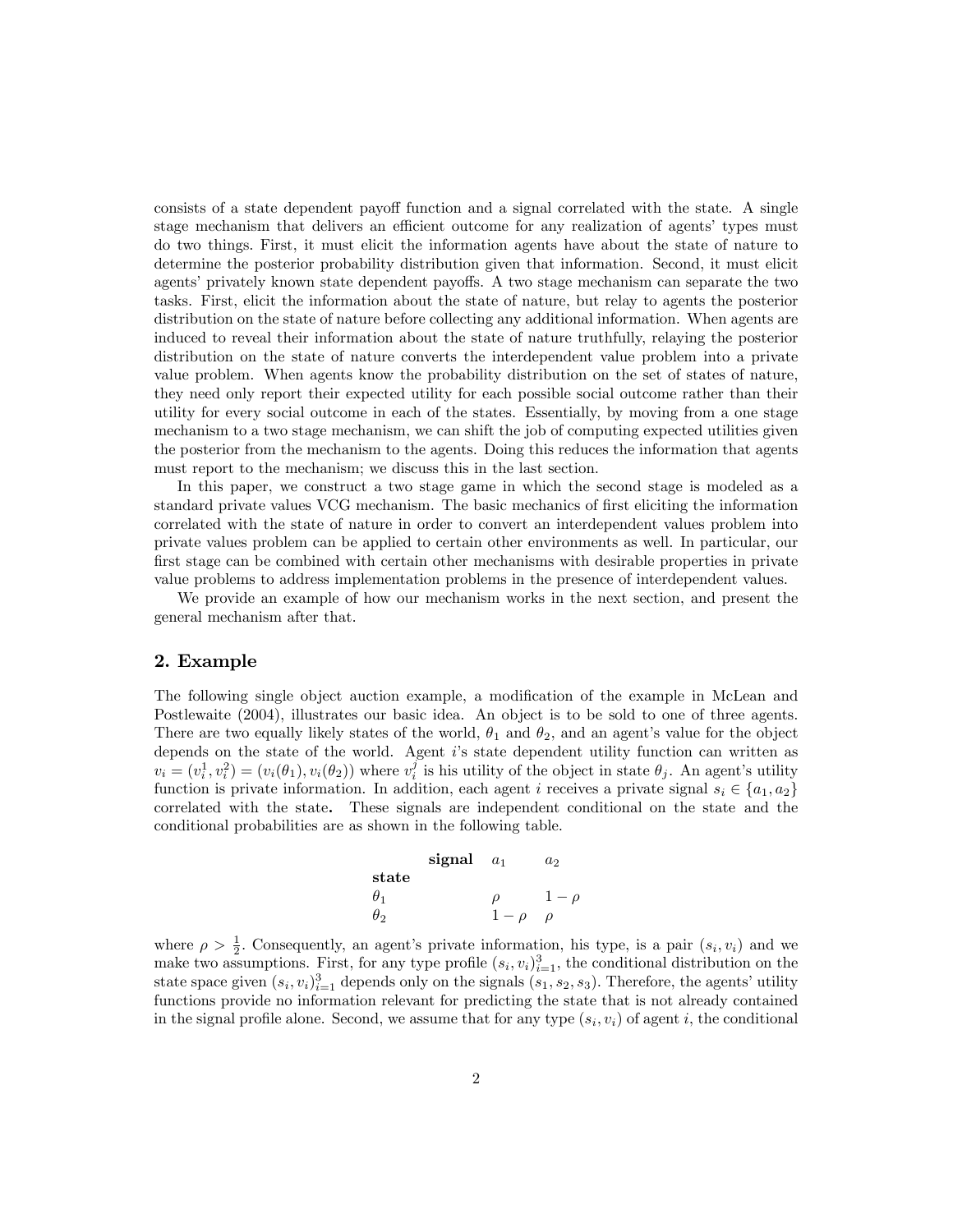distribution on the signals  $s_{-i}$  of the other two agents given  $(s_i, v_i)$  depends only on i's signal  $s_i$ . Note that the conditional distribution on the state space given  $(s_1, s_2, s_3)$  and the conditional distribution on the signals  $s_{-i}$  given  $s_i$  can be computed using the table above.

Suppose the objective is to allocate the object to the agent for whom the expected value, conditional on the agents' true signal profile, is highest. This is a problem with interdependent values. Agent iís conditional expected value for the object depends on the probability distribution on the states, conditional on the signals of all three agents. In McLean and Postlewaite (2004), it is shown how one can design a mechanism to allocate the object to the highest value agent for problems of this sort. Consider a direct mechanism in which each agent reports his type  $(s_i, v_i)$ . The mechanism uses the reported signals about the state,  $s = (s_1, s_2, s_3)$  to compute the posterior distribution  $(\pi(\theta_1|s), \pi(\theta_2|s))$  on  $\Theta$ . This posterior is used along with agent *i*'s announced state dependent utilities to compute *i*'s expected utility:  $\hat{v}_i(s) = v_i^1 \pi(\theta_1|s) + v_i^2 \pi(\theta_2|s)$ . The mechanism then awards the object to the agent with the highest expected value  $\bar{v}_i(s)$  and that agent pays the second highest expected value.<sup>1</sup>

The mechanism can be thought of as eliciting all the information available about the unknown state  $\theta$  and then using a Vickrey auction based on the expected values that are computed using this information about  $\theta$ . If agents always reported their true signals and if the true signal profile is  $s = (s_1, s_2, s_3)$ , then by the well known property of Vickrey auctions, it is a dominant strategy for each agent i to truthfully report his expected payoff  $\bar{v}_i(s)$ . However, agents may indeed have an incentive to misreport their signals in order to manipulate the conditional expected valuations that are used to determine the winner and the price. For example, if all agents' have state dependent values that are lower in state  $\theta_1$  than in state  $\theta_2$   $(x_i \lt y_i, i = 1, 2, 3)$ , then an agent who has received signal  $a_2$  may have an incentive to report  $a_1$ . Such a misreport will increase the probability weight that the posterior assigns to  $\theta_1$ . Consequently, this will lower all agents' expected values which, in turn, will affect the price paid by the winner of the object.

To induce agents to truthfully announce their signals, McLean and Postlewaite add a reward  $z$  to the payment of agent  $i$  if his report about the state is in the majority. Since agents receive conditionally independent signals about the state, an agent maximizes the probability that he gets the reward  $z$  by announcing truthfully if other agents are doing so. Since the maximal possible gain from misreporting is bounded, then a sufficiently large  $z$  will make truthful announcement an equilibrium.

The reward z need not be very large if  $\rho$  is close to 1. When  $\rho$  is close to 1, it is very likely that the all agents received "correct" signals about the state. Therefore, conditional on his own signal, agent  $i$  believes that a lie will, with high probability, have only a small effect on the posterior distribution on  $\Theta$ . But the expected gain from misreporting will be small if the expected change in the posterior is small. Thus, when agents are receiving very accurate signals about  $\theta$ , small rewards will support truthful announcement as an equilibrium.

Our aim in this paper is to demonstrate a two stage modification of this kind of mechanism that accomplishes the same goal but requires less information to be transmitted. The two stages correspond to the two parts of the mechanism discussed above. The first stage elicits the information about the state and publicly posts the posterior distribution on  $\Theta$  given the reports. The agents use that posterior to compute their expected values of the object, and then report those expected values. As before, the object is sold to the agent with the highest reported

<sup>&</sup>lt;sup>1</sup>If there are more than one agent with the highest expected value the object is awarded to each with equal probability.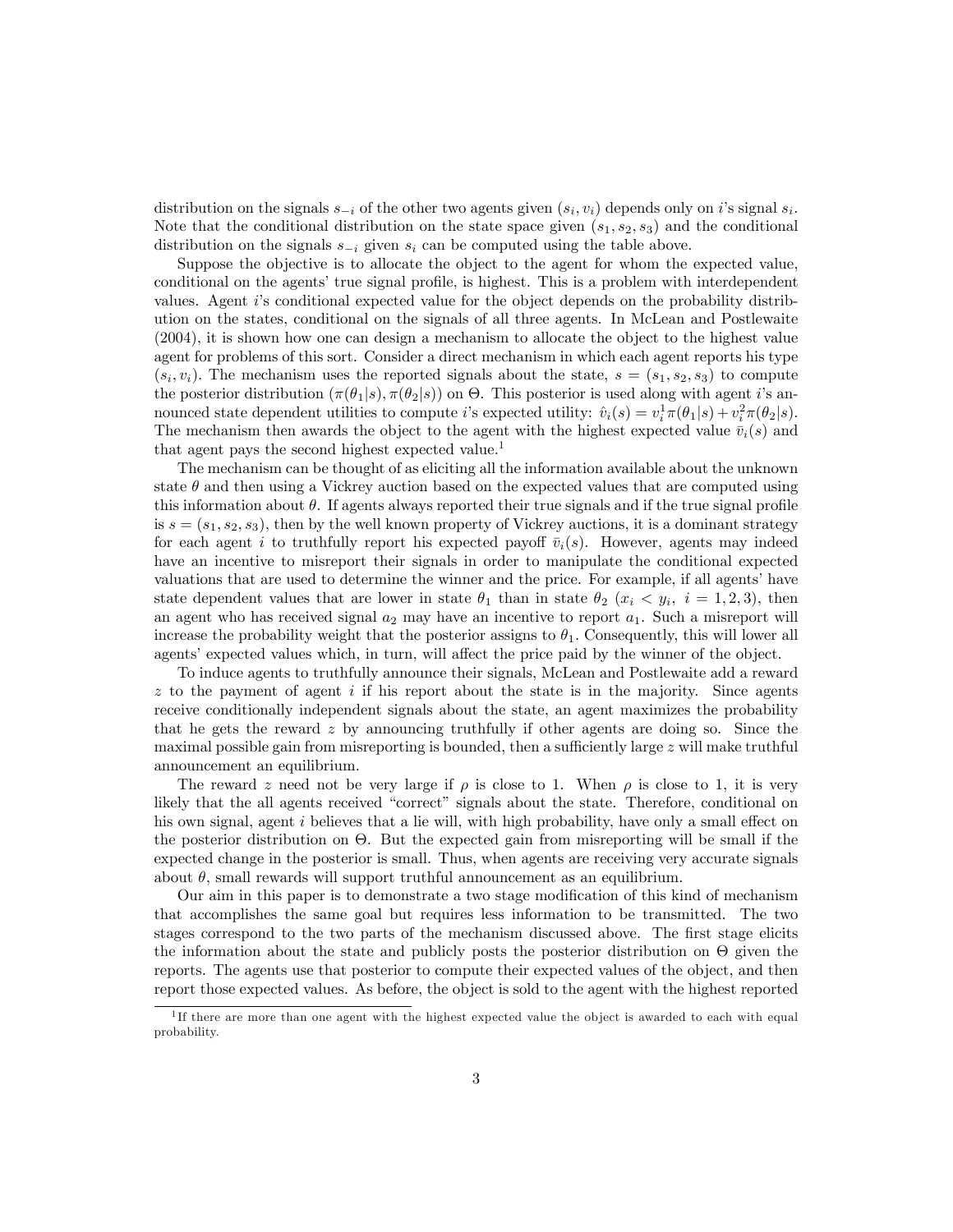expected value at the second highest reported expected value.

The important difference between the one stage mechanism and the two stage mechanism is that, in the one stage mechanism, agent i reports his type – his signal  $s_i$  and his vector of state dependent payoffs  $(x_i, y_i)$  – while in the two stage mechanism he does not report his type. Instead he reports his signal  $s_i$  and his expected utility given the posted posterior  $\pi$ , a single number rather than a pair of numbers. In more general problems with  $m$  states of the world and k outcomes, an agent's type would include a  $m \times k$  matrix consisting of m state contingent payoffs for each of the  $k$  outcomes.

The difference in the dimensionality of these announcements is tied to where the expectation of utility given the posterior on  $\Theta$  is computed. In a one stage mechanism it must be done within the mechanism. To compute the expectation, the entire matrix of state-outcome payoffs of each agent must be transmitted to the mechanism. In the two stage mechanism, only the information necessary to determine the posterior on  $\Theta$  given all available private information is transmitted in the Örst stage. The resulting posterior is then transmitted to the agents, who compute the expectations and return those expected values to the mechanism. In terms of the amount of information that must be transmitted, it is more efficient for the agents to compute the expectations.

# 3. Preliminaries

In this section, we review the structure and salient results from MP  $(2014)$ . If K is a finite set, let |K| denote the cardinality of K and let  $\Delta(K)$  denote the set of probability measures on K. Throughout the paper,  $||\cdot||_2$  will denote the 2-norm and, for notational simplicity,  $||\cdot||_2$ will denote the 1-norm. The real vector spaces on which these norms are defined will be clear from the context. Let  $\Theta = {\theta_1, ..., \theta_m}$  represent the finite set of states of nature and let  $T_i$ denote the finite set of types of player *i*. Let  $\Delta^*(\Theta \times T)$  denote the set of  $P \in \Delta(\Theta \times T)$  whose marginals on  $\Theta$  and  $T$  satisfy the following full support assumptions:  $P(\theta) > 0$  for each  $\theta \in \Theta$ and  $P(t) > 0$  for each  $t \in T$ . The conditional distribution induced by P on  $\Theta$  given  $t \in T$  (resp., the conditional distribution induced by (the marginal of) P on  $T_{-i}$  given  $t_i \in T_i$ ) is denoted  $P_{\Theta}(\cdot|t)$  (resp.,  $P(\cdot|t_i)$ ). Let C denote the finite set of social alternatives. Agent i's payoff is represented by a nonnegative valued function  $v_i: C \times \Theta \times T_i \to \mathbb{R}_+$  and we assume that for all  $i, v_i(\cdot, \cdot, \cdot) \leq M$  for some  $M \geq 0$ .

A social choice problem is a collection  $(v_1, ..., v_n, P)$  where  $P \in \Delta^*(\Theta \times T)$ . An outcome function is a mapping  $q: T \to C$  that specifies an outcome in C for each profile of announced types. A mechanism is a collection  $(q, x_1, ..., x_n)$  (written simply as  $(q, (x_i))$ ) where  $q: T \to C$ is an outcome function and the functions  $x_i : T \to \mathbb{R}$  are transfer functions. For any profile of types  $t \in T$ , let

$$
\hat{v}_i(c;t) = \hat{v}_i(c;t_{-i},t_i) = \sum_{\theta \in \Theta} v_i(c,\theta,t_i) P_{\Theta}(\theta | t_{-i},t_i).
$$

Although  $\hat{v}$  depends on P, we suppress this dependence for notational simplicity as well. Finally, we make the simple but useful observation that the pure private value model is mathematically identical to a model in which  $|\Theta| = 1$ .

**Definition 1:** Let  $(v_1, ..., v_n, P)$  be a social choice problem. A mechanism  $(q, (x_i))$  is: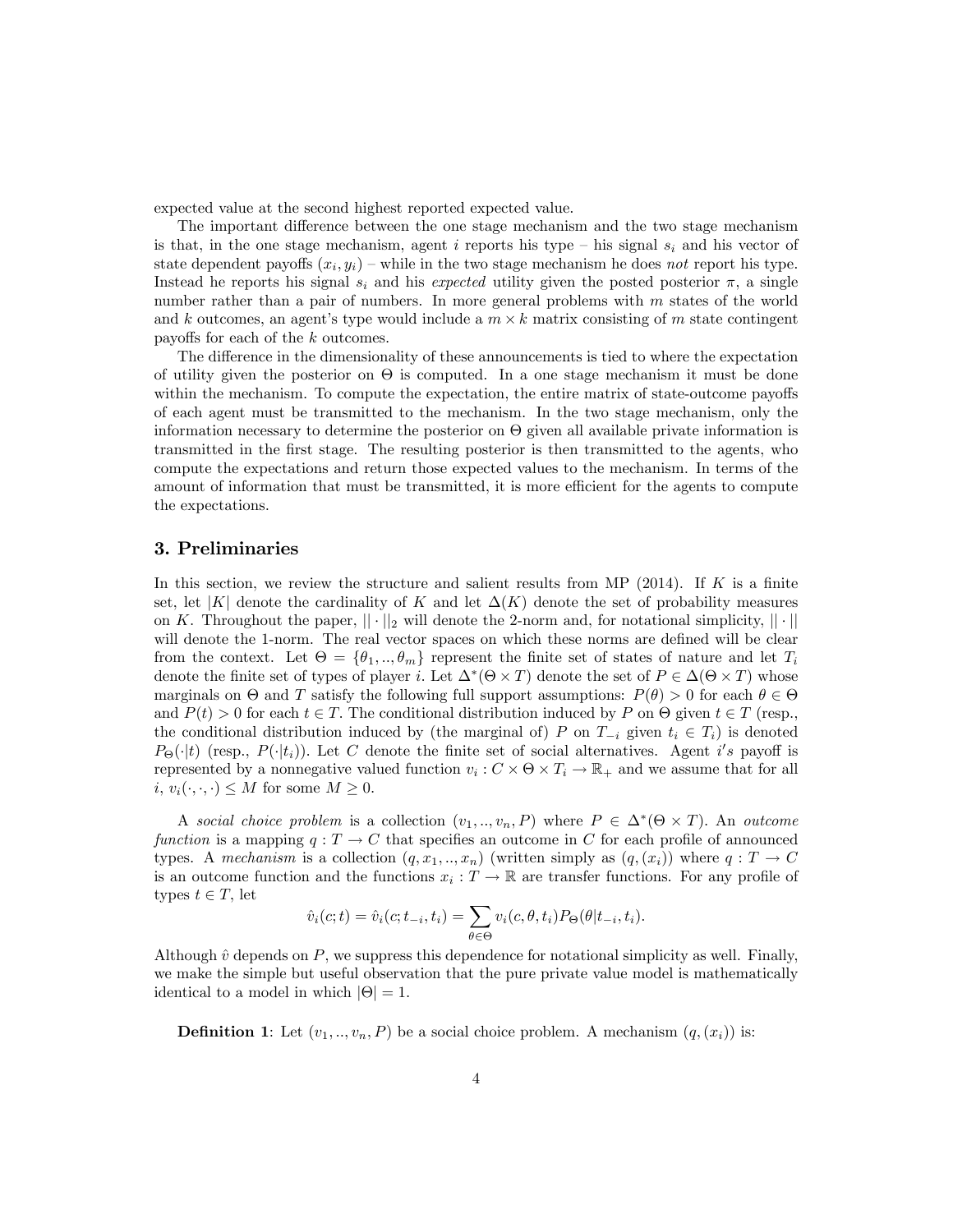ex post incentive compatible if truthful revelation is an ex post Nash equilibrium: for all  $i \in N$ , all  $t_i, t'_i \in T_i$  and all  $t_{-i} \in T_{-i}$ ,

$$
\hat{v}_i(q(t_{-i}, t_i); t_{-i}, t_i) + x_i(t_{-i}, t_i) \geq \hat{v}_i(q(t_{-i}, t_i'); t_{-i}, t_i) + x_i(t_{-i}, t_i').
$$

interim incentive compatible if truthful revelation is a Bayes-Nash equilibrium: for each  $i \in N$  and all  $t_i, t'_i \in T_i$ 

$$
\sum_{t_{-i}\in T_{-i}} \left[ \hat{v}_i(q(t_{-i},t_i);t_{-i},t_i) + x_i(t_{-i},t_i) \right] P(t_{-i}|t_i) \ge \sum_{t_{-i}\in T_{-i}} \left[ \hat{v}_i(q(t_{-i},t_i');t_{-i},t_i) + x_i(t_{-i},t_i') \right] P(t_{-i}|t_i)
$$

ex post individually rational if

$$
\hat{v}_i(q(t); t) + x_i(t) \ge 0
$$
 for all  $i$  and all  $t \in T$ .

feasible if for each  $t \in T$ ,

$$
\sum_{j \in N} x_j(t) \le 0.
$$

*outcome efficient* if for each  $t \in T$ ,

$$
q(t)\in \arg\max_{c\in C}\sum_{j\in N}\hat{v}_j(c;t).
$$

In our framework, ex post means ex post the realization of the agents' information profile. All activity takes place after players learn their private information but before the realization of  $\theta$  is known. If, for all i,  $\hat{v}_i(c;t)$  does not depend on  $t_{-i}$ , then the notions of ex post Nash equilibrium and dominant strategy equilibrium coincide.

# 4. The Model

#### 4.1. Information Decompositions

In this section, we show how the information structure for general incomplete information problems, even those without a product structure, can be represented in a way that separates out an agent's information about the state  $\theta$ . This is important because it is this part of his type that affects other agents' valuations of the social alternatives. The example of Section 2 illustrates how we can elicit truthful reporting of agents' signals about the state when they are correlated.

In that example, an agent has beliefs about other agents signals that depend on his own signal, and it is important that the beliefs are different for different signals the agent may receive. In the example, agent is type consists of a signal  $a_i$  and a state dependent utility function that is independent of his signal. Consequently agent  $i$  has multiple types consisting of the same signal but different utility functions, and all of these types will necessarily have the same beliefs about other agents' signals.

It isn't necessary to elicit that part of an agent's type that doesn't affect other agents' valuations (e.g., his utility function in the example) to cope with the interdependence, only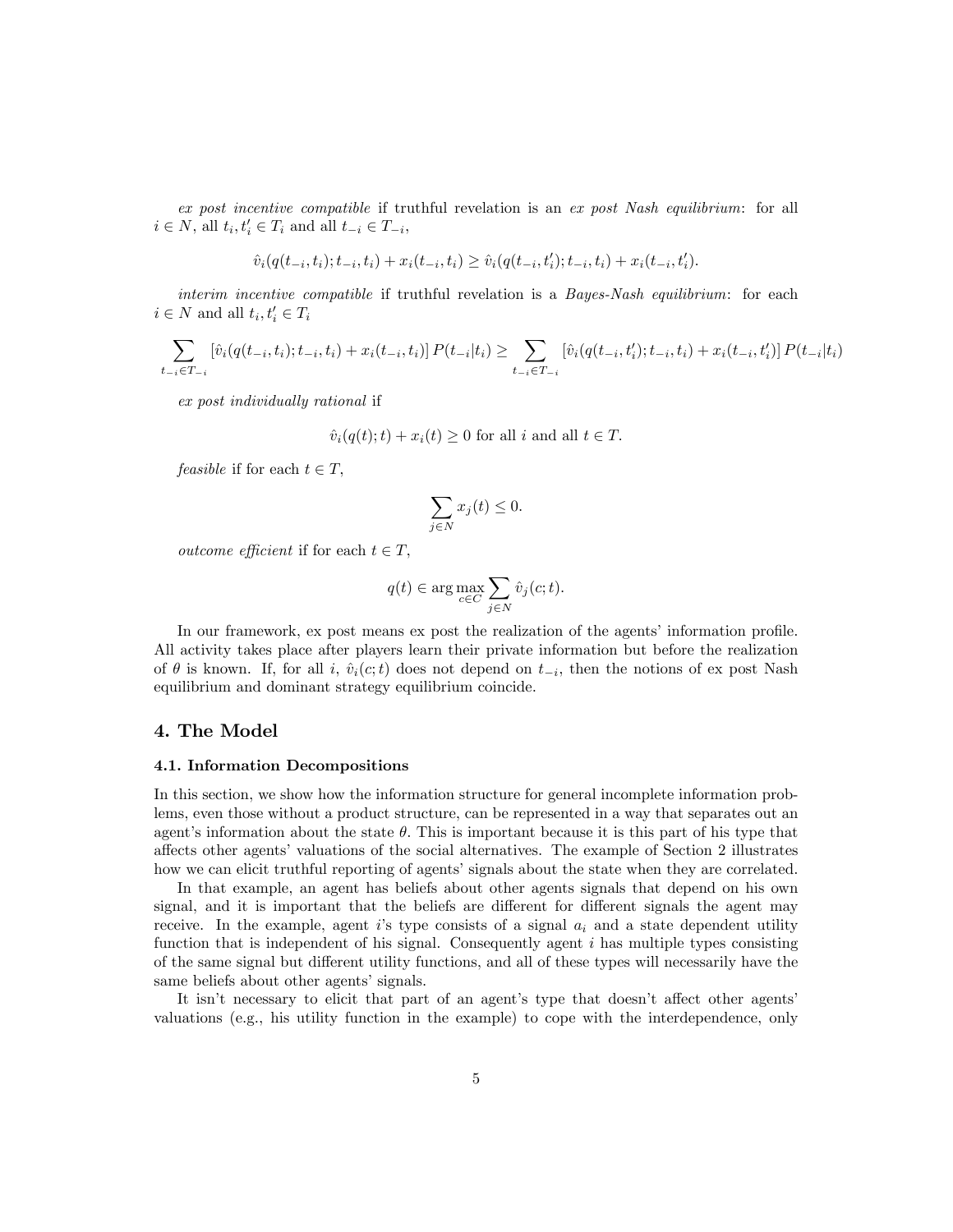the part related to the state  $\theta$ . To formalize this idea, we recall the notion of information decomposition from McLean and Postlewaite (2004).<sup>2</sup>

**Definition 2:** Suppose that  $P \in \Delta^*(\Theta \times T)$ . An information decomposition for P is a collection  $\mathbb{D} = ((A_i, f_i)_{i \in N}, Q)$  satisfying the following conditions:

(i) For each i,  $A_i$  is a finite set and  $f_i: T_i \to A_i$  is a function and  $Q \in \Delta(\Theta \times A_1 \times \cdots \times A_n)^3$ For each  $t \in T$ , define  $f(t) := (f_1(t_1),..., f_n(t_n))$  and  $f_{-i}(t_{-i}) := (f_1(t_1),..., f_{i-1}(t_{i-1}), f_{i+1}(t_{i+1}),..., f_n(t_n)).$ 

(ii) For each  $t \in T$ ,

$$
P_{\Theta}(\theta|t) = Q_{\Theta}(\theta|f(t))
$$

(iii) For each  $i, t_i \in T_i$  and  $a \in A$ ,

$$
\sum_{\substack{t_{-i} \in T_{-i} \\ f_{-i}(t_{-i}) = a_{-i}}} P(t_{-i}|t_i) = Q(a_{-i}|f_i(t_i))
$$

If  $t_i \in T_i$ , we will interpret  $f_i(t_i) \in A_i$  as the "informationally relevant component" of  $t_i$ and we will refer to  $A_i$  as the set of agent is "signals." Condition (ii) states that a type profile  $t \in T$ , contains no information beyond that contained in the signal profile  $f(t)$  that is useful in predicting the state of nature. Condition (iii) states that a specific type  $t_i \in T_i$  contains no information beyond that contained in the signal  $f_i(t_i)$  that is useful in predicting the signals of other agents.

Every  $P \in \Delta^*(\Theta \times T)$  has at least one information decomposition in which  $A_i = T_i$ ,  $f_i = id$ , and  $Q = P$  which we will refer to as the *trivial decomposition*. However, the trivial decomposition may not be the only one (or the most useful one as we will show below). For example, suppose that each agent's type set has a product structure  $T_i = X_i \times Y_i$  and that  $P \in \Delta^*(\Theta \times T)$  satisfies

$$
P(\theta, x_1, y_1, \dots, x_n, y_n) = P_1(\theta, x_1, \dots, x_n) P_2(y_1, \dots, y_n)
$$

for each  $(x_1, y_1, ..., x_n, y_n)$  where  $P_1 \in \Delta(\Theta \times X)$  and  $P \in \Delta(Y)$ . Then defining the projection map  $p_{X_i}(x_i, y_i) = x_i$ , it follows that  $\mathbb{D} = ((X_i, p_{X_i})_{i \in N}, P_1)$  is an information decomposition for P.

**Remark:** If  $(v_1, \ldots, v_n, P)$  is a social choice problem, then it follows from the definition that any two information decompositions  $\mathbb{D} = ((A_i, f_i)_{i \in N}, Q)$  and  $\mathbb{D}' = ((A'_i, f'_i)_{i \in N}, Q')$  for P give rise to the same  $\hat{v}_i$ , i.e., for all  $t \in T$ , we have

$$
\sum_{\theta \in \Theta} v_i(c, \theta, t_i) Q_{\Theta}(\theta | f(t)) = \sum_{\theta \in \Theta} v_i(c, \theta, t_i) P_{\Theta}(\theta | t_{-i}, t_i) = \sum_{\theta \in \Theta} v_i(c, \theta, t_i) Q_{\Theta}(\theta | f'(t)).
$$

 $2$ This definition is equivalent to the partition formulation in McLean and Postlewaite (2004).

<sup>&</sup>lt;sup>3</sup>The conditional distribution induced by Q on  $\Theta$  given  $a \in A$  (resp., the conditional distribution induced by (the marginal of) Q on  $A_{-i}$  given  $a_i \in A_i$ ) is denoted  $Q_{\Theta}(\cdot | a)$  (resp.,  $Q(\cdot | a_i)$ ).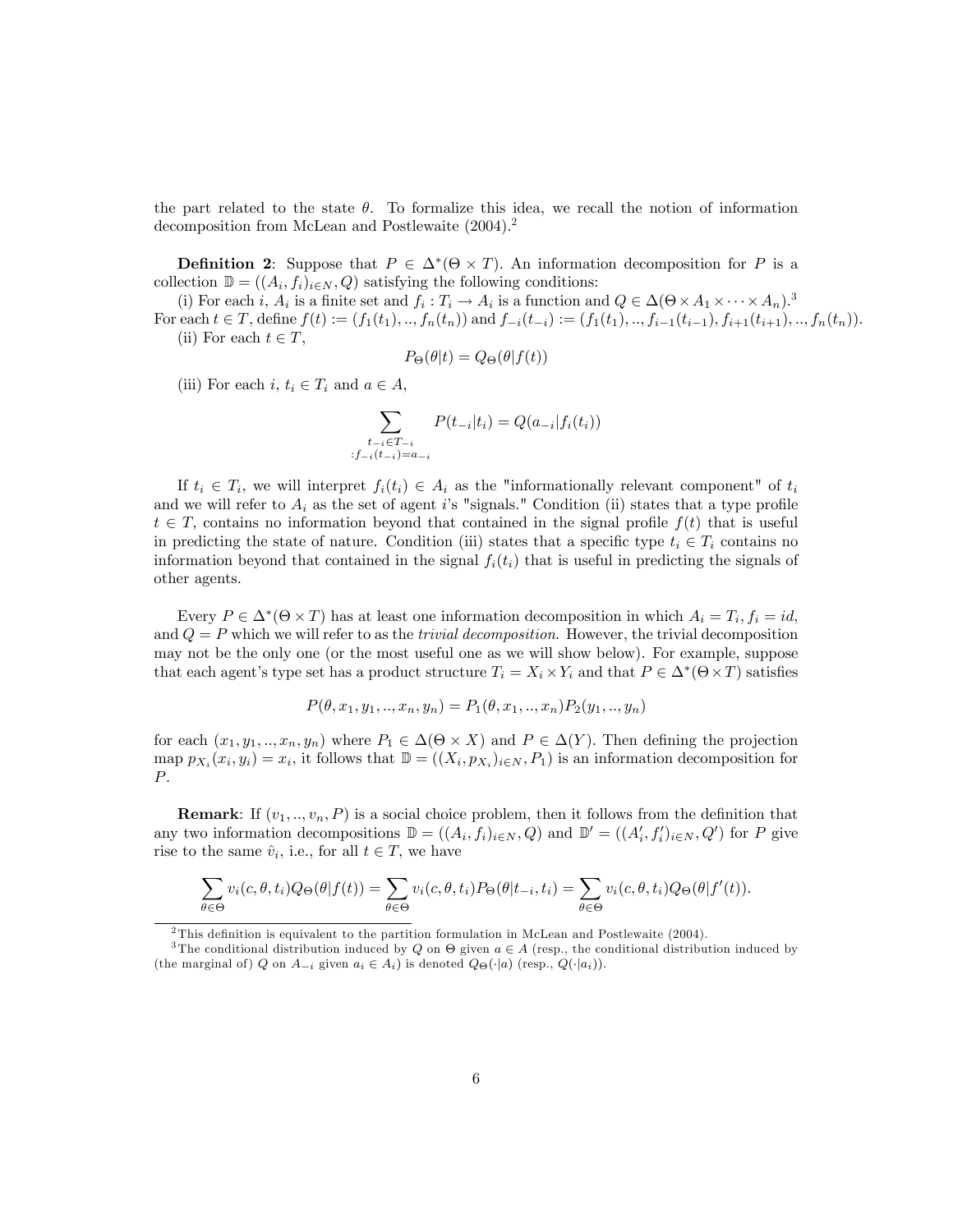#### 4.2. Informational Size

In this paper, a fundamental role is played by the notion of informational size. Suppose that  $\mathbb{D} = ((A_i, f_i)_{i \in N}, Q)$  is an information decomposition for  $P \in \Delta^*(\Theta \times T)$ . In a direct mechanism, agent i reports an element of  $T_i$  to the mechanism. Consider an alternative scenario in which each agent i reports a signal  $a_i \in A_i$  to the mechanism. If i reports  $a_i$  and the remaining agents report  $a_{-i}$ , it follows that the profile  $a = (a_{-i}, a_i) \in A$  will induce a conditional distribution on  $\Theta$  (computed from Q) and, if agent *i*'s report changes from  $a_i$  to  $a'_i$ , then this conditional distribution will (in general) change. We consider agent  $i$  to be *informationally small* if, for each  $a_i$ , agent i ascribes "small" probability to the event that he can effect a "large" change in the induced conditional distribution on  $\Theta$  by changing his announced type from  $a_i$  to some other  $a'_{i}$ . This is formalized in the following definition.

**Definition 3:** Suppose that  $\mathbb{D} = ((A_i, f_i)_{i \in N}, Q)$  is an information decomposition for  $P \in$  $\Delta^*(\Theta \times T)$ . Let

$$
I_{\varepsilon}^{i}(a'_{i}, a_{i}) = \{a_{-i} \in A_{-i} | ||Q_{\Theta}(\cdot|a_{-i}, a_{i}) - Q_{\Theta}(\cdot|a_{-i}, a'_{i})|| > \varepsilon\}
$$

and

$$
\nu_i^Q(a_i', a_i) = \min\{\varepsilon \ge 0 \mid \sum_{a_{-i} \in I^i_{\varepsilon}(a_i', a_i)} Q_{\Theta}(a_{-i}|a_i) \le \varepsilon\}
$$

The *informational size* of agent *i* is defined as

$$
\nu^Q_i = \max_{a_i \in A_i} \max_{a'_i \in A_i} \nu^Q_i(a'_i, a_i)
$$

Loosely speaking, we will say that agent  $i$  is informationally small with respect to  $Q$  if  $\nu_i^Q(a'_i, a_i)$  is small for all  $a'_i, a_i \in A_i$ . If agent i receives signal  $a_i$  but reports  $a'_i \neq a_i$ , the effect of this misreport is a change in the conditional distribution on  $\Theta$  from  $Q_{\Theta}(\cdot|a_{-i}, a_i)$  to  $Q_{\Theta}(\cdot|a_{-i}, a'_i)$ . If  $a_{-i} \in I_{\varepsilon}(a'_i, a_i)$ , then this change is "large" in the sense that  $||Q_{\Theta}(\cdot|a_{-i}, a_i) - Q_{\Theta}(\cdot|a_{-i}, a'_i)|| >$  $\varepsilon$ . Therefore,  $\sum_{a_{-i}\in I^i_*(a'_i,a_i)} Q(a_{-i}|a_i)$  is the probability that i can have a "large" influence on the conditional distribution on  $\Theta$  by reporting  $a'_i$  instead of  $a_i$  conditional on his observed signal  $a_i$ . An agent is informationally small if for each of his possible types  $a_i$ , he assigns small probability to the event that he can have a "large" influence on the distribution  $Q_{\Theta}(\cdot|a_{-i}, a_i)$ , given his observed type.<sup>4</sup>

#### 4.3. Variability of Beliefs

The example of Section 2 illustrates how one might induce truthful announcement of agents' signals about the state. An agent who receives the signal  $a_1$  believes that the state is more likely to be  $\theta_1$  than  $\theta_2$ . Given that agents' signals are conditionally independent, he believes that each of the other agents is more likely to have received signal  $a_1$  than  $a_2$ . Hence, if those agents are announcing truthfully, he maximizes his chance of receiving the reward  $z$  by announcing truthfully as well. More generally, the key to constructing rewards for an agent who might

 $4$ Informational size is closely related to the notion of nonexclusive information as well the Ky Fan distance between random variables. See MP (2014) for an elaboration.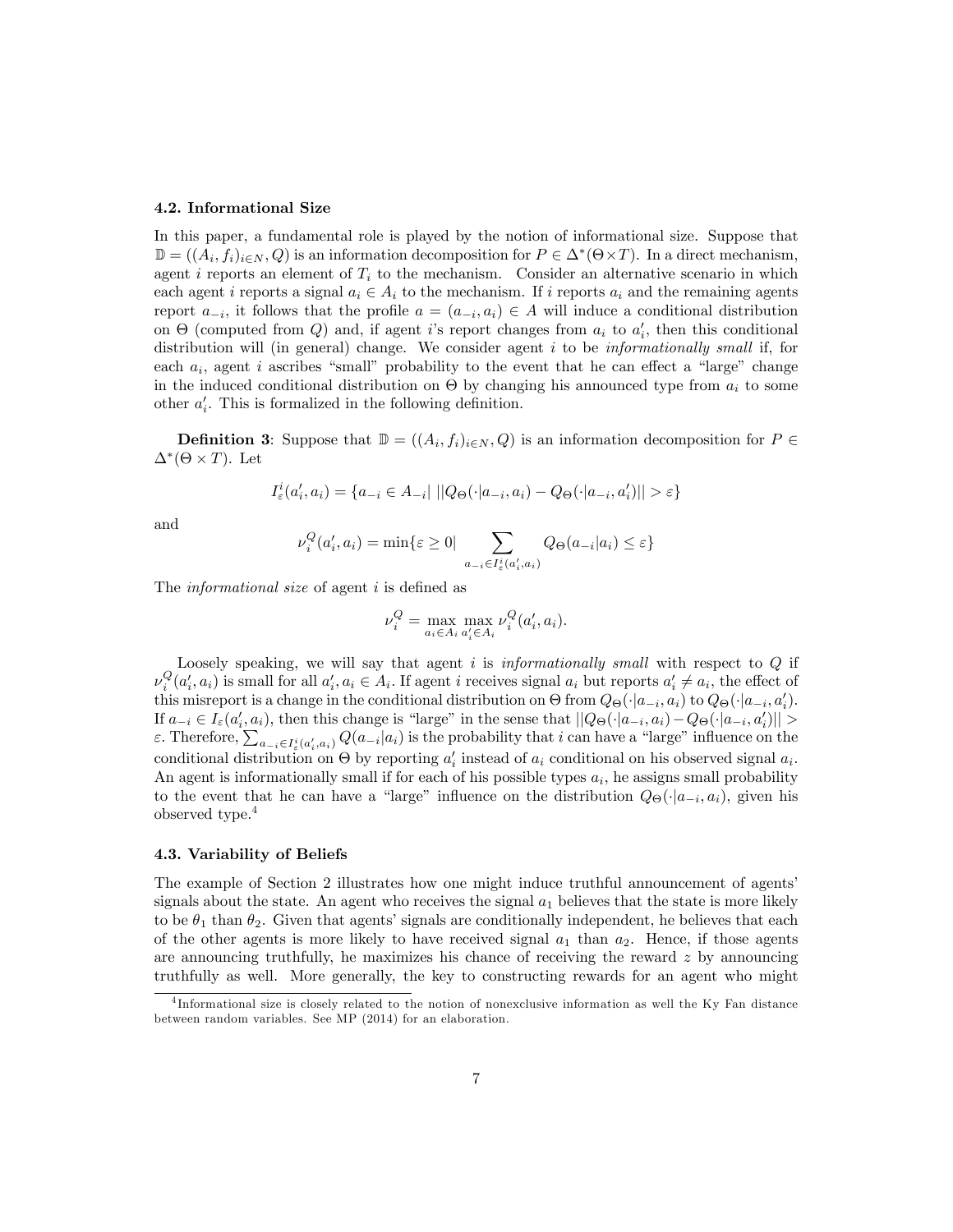receive signal  $a$  or  $a'$  is that the agent's beliefs about other agents' signals when he receives signal  $\alpha$  differ from his beliefs when he receives signal  $\alpha'$ . Moreover, the magnitude of the difference matters in inducing truthful announcement. We turn next to defining a measure of the variation of an agent's beliefs.

Suppose that  $Q \in \Delta(\Theta \times A)$ . We can find rewards that will induce agent i to reveal his information if  $Q(\cdot|a_i)$  and  $Q(\cdot|a'_i)$ , the distributions on  $A_{-i}$  given signals  $a_i$  and  $a'_i$  for agent i, are different when  $a_i \neq a'_i$ . The size of the rewards that will induce truthful reporting will depend on the magnitude of the difference between  $Q(\cdot|a_i)$  and  $Q(\cdot|a'_i)$  for different types  $a_i$  and  $a_i'$  of agent *i*.

To define formally the measure of variability, we treat each conditional  $Q(\cdot|a_i) \in \Delta(A_{-i})$ as a point in a Euclidean space of dimension equal to the cardinality of  $A_{-i}$ . Our measure of variability is defined as

$$
\Lambda_i^Q = \min_{a_i \in A_i} \min_{a'_i \in A_i \setminus a_i} \left\| \frac{Q(\cdot | a_i)}{||Q(\cdot | a_i)||_2} - \frac{Q(\cdot | a'_i)}{||Q(\cdot | a'_i)||_2} \right\|^2.
$$

If  $\Lambda_i^Q > 0$ , then the agents' signals cannot be stochastically independent with respect to Q. We will exploit this correlation in constructing Bayesian incentive compatible mechanisms. For a discussion of the relationship between this notion of correlation and that found in the full extraction literature, see MP (2014).

It is important to point out that  $\Lambda_i^Q$  and  $\Lambda_i^{Q'}$  are generally different for two decompositions  $D = ((A_i, f_i)_{i \in N}, Q)$  and  $D' = ((A'_i, f'_i)_{i \in N}, Q')$  for P. When an agent's type set has a product structure  $T_i = X_i \times Y_i$  as in the example of Section 4.1 and  $D = ((T_i, id)_{i \in N}, P)$ is the trivial decomposition, then  $\Lambda_i^Q = \Lambda_i^P = 0$  for all i. However, for the decomposition  $D = ((X_i, p_{X_i})_{i \in N}, P_1)$  of that example, it may in fact be the case that  $\Lambda_i^{P_1} > 0$ . The utility of decompositions will become apparent when we state Theorem B below.

# 5. The One Stage Implementation Game

### 5.1. The Generalized VCG Mechanism

We now adapt some of our previous results on implementation with interdependent values to the model of this paper. In the special case of pure private values, i.e., when  $|\Theta| = 1$ , it is well known that the classical VCG transfers will implement an outcome efficient social choice function: in the induced direct revelation game, it is a dominant strategy to honestly report one's type. In the general case of interdependent values, the situation is more delicate.

Let  $q: T \to C$  be an outcome efficient social choice function for the problem  $(v_1, ..., v_n, P)$ . For each  $t$ , define transfers as follows:

$$
\alpha_i^q(t) = \sum_{j \in N \backslash i} \hat{v}_j(q(t); t) - \max_{c \in C} \left[ \sum_{j \in N \backslash i} \hat{v}_j(c; t) \right]
$$

Note that  $\alpha_i^q(t) \leq 0$  for each i and t. The resulting mechanism  $(q, (\alpha_i^q))$  is the *generalized* VCG mechanism with interdependent valuations (GVCG for short) studied in MP(2014). It is straightforward to show that the GVCG mechanism is ex post individually rational and feasible.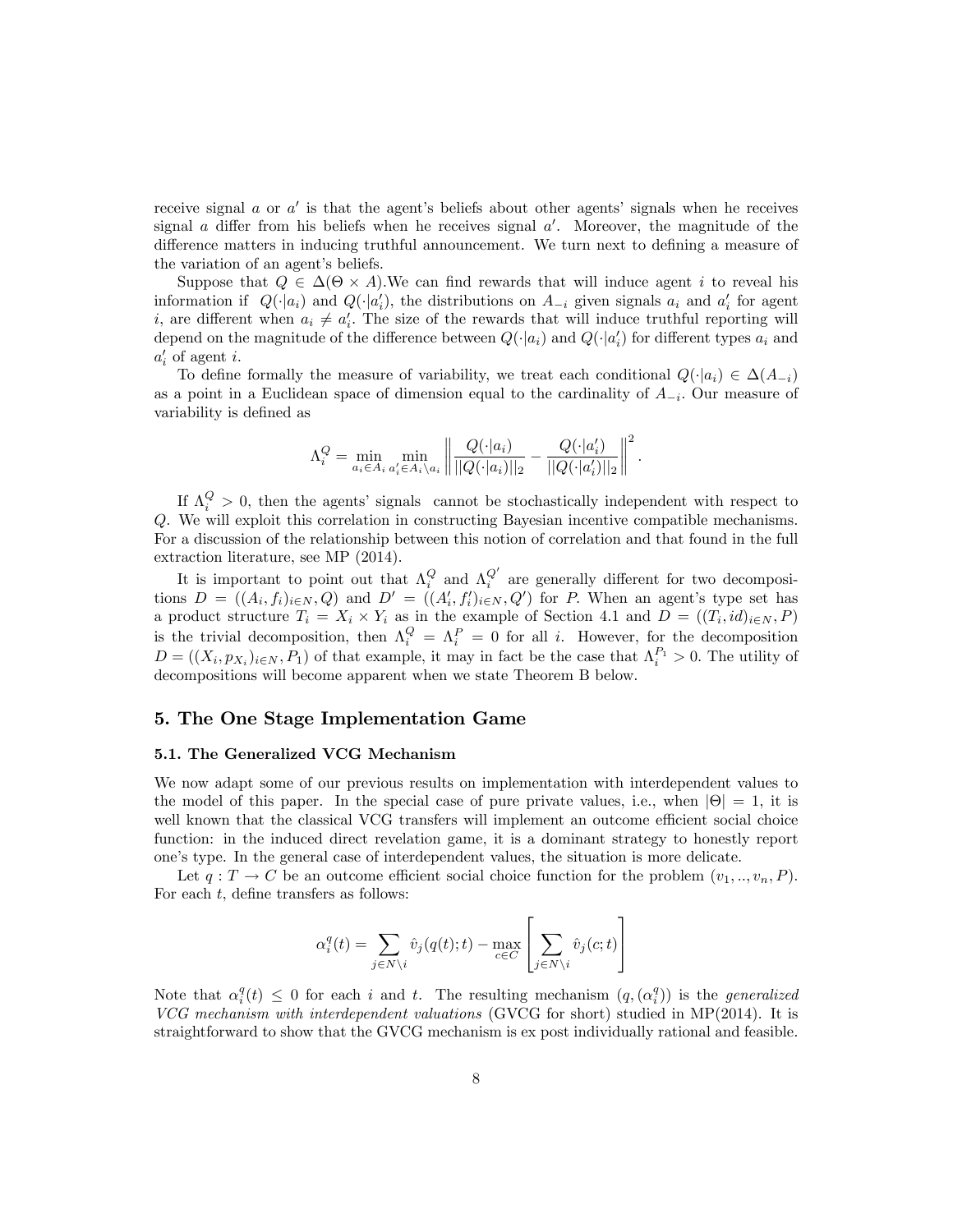In the pure private value case where  $|\Theta| = 1$ , it follows that for an outcome efficient social choice function  $q: T \to C$ , we have

$$
q(t) \in \arg\max_{c \in C} \sum_{i \in N} v_i(c, t_i)
$$

and the GVCG transfers reduce to

$$
\alpha_i^q(t) = \sum_{j \in N \setminus i} v_j(c, t_j) - \max_{c \in C} \left[ \sum_{j \in N \setminus i} v_j(c, t_j) \right].
$$

which are precisely the classical VCG transfers. Honest reporting of one's type is, of course, a dominant strategy in this private values setup. Unfortunately, the GVCG mechanism does not inherit the very attractive dominant strategy property of the pure private values special case. It is tempting to conjecture that the GVCG mechanism satisfies ex post incentive compatibility or perhaps the weaker notion of Bayesian incentive compatibility but even the latter need not hold. There are, however, certain positive results. In MP (2014), it is shown that the GVCG mechanism is ex post incentive compatible when the problem satisfies a condition called nonexclusive information. This property is satisfied by all pure private values models, in which case, ex post incentive compatibility reduces to dominant strategy incentive compatibility.

This observation follows as an immediate consequence of the definition of GVCG mechanisms but it can also be deduced from a result that will play a crucial role in our analysis. This is the ìgain-boundedî property of the GVCG mechanism proved in McLean and Postlewaite (2014).

**Lemma A:** Suppose that  $q: T \to C$  is outcome efficient for the problem  $(v_1, ..., v_n, P)$  and suppose that  $\mathbb{D} = ((A_i, f_i)_{i \in N}, Q)$  is an information decomposition for P. Then for all  $t_{-i} \in T_{-i}$ and  $t_i, t'_i \in T_i$ ,

$$
\begin{aligned} [\hat{v}_i(q(t_{-i}, t'_i); t_{-i}, t_i) + \alpha_i^q(t_{-i}, t'_i)] - [\ \hat{v}_i(q(t_{-i}, t_i); t_{-i}, t_i) + \alpha_i^q(t_{-i}, t_i)] \\ &\leq 2M(n-1) ||Q_\Theta(\cdot | f_{-i}(t_{-i}), f_i(t_i) - Q_\Theta(\cdot | f_{-i}(t_{-i}), f_i(t'_i) ||). \end{aligned}
$$

In the case of the GVCG mechanism, Lemma A provides an upper bound on the "ex post gain" to agent *i* when *i*'s true type is  $t_i$  but *i* announces  $t'_i$  and others announce truthfully. An important implication of Lemma A is that an agent's gain by misreporting his type is essentially bounded by the degree to which his type affects the posterior probability distribution on  $\Theta$ ; we return to this below. In the pure private values model where  $|\Theta| = 1$ , we conclude that  $||Q_{\Theta}(\cdot|f_{-i}(t_{-i}), f_i(t_i) - Q_{\Theta}(\cdot|f_{-i}(t_{-i}), f_i(t'_i)|| = 0$  and we recover the classic dominant strategy result. There is a second ramification of Lemma A: when agents are informationally small, honest reporting is an approximate ex post Nash equilibrium in the GVCG mechanism. See MP (2014) for a discussion of this result.

Lemma A has a third important consequence: if agent  $i$  is informationally small, then truth is an approximate Bayes-Nash equilibrium in the GVCG mechanism so the mechanism is approximately interim incentive compatible. More precisely, we can deduce from Lemma A that the interim expected gain from misreporting one's type is essentially bounded from above by one's informational size. If we want the mechanism to be exactly interim incentive compatible, then we must alter the mechanism (specifically, construct an augmented GVCG mechanism) in order to provide the correct incentives for truthful behavior. We turn to this next.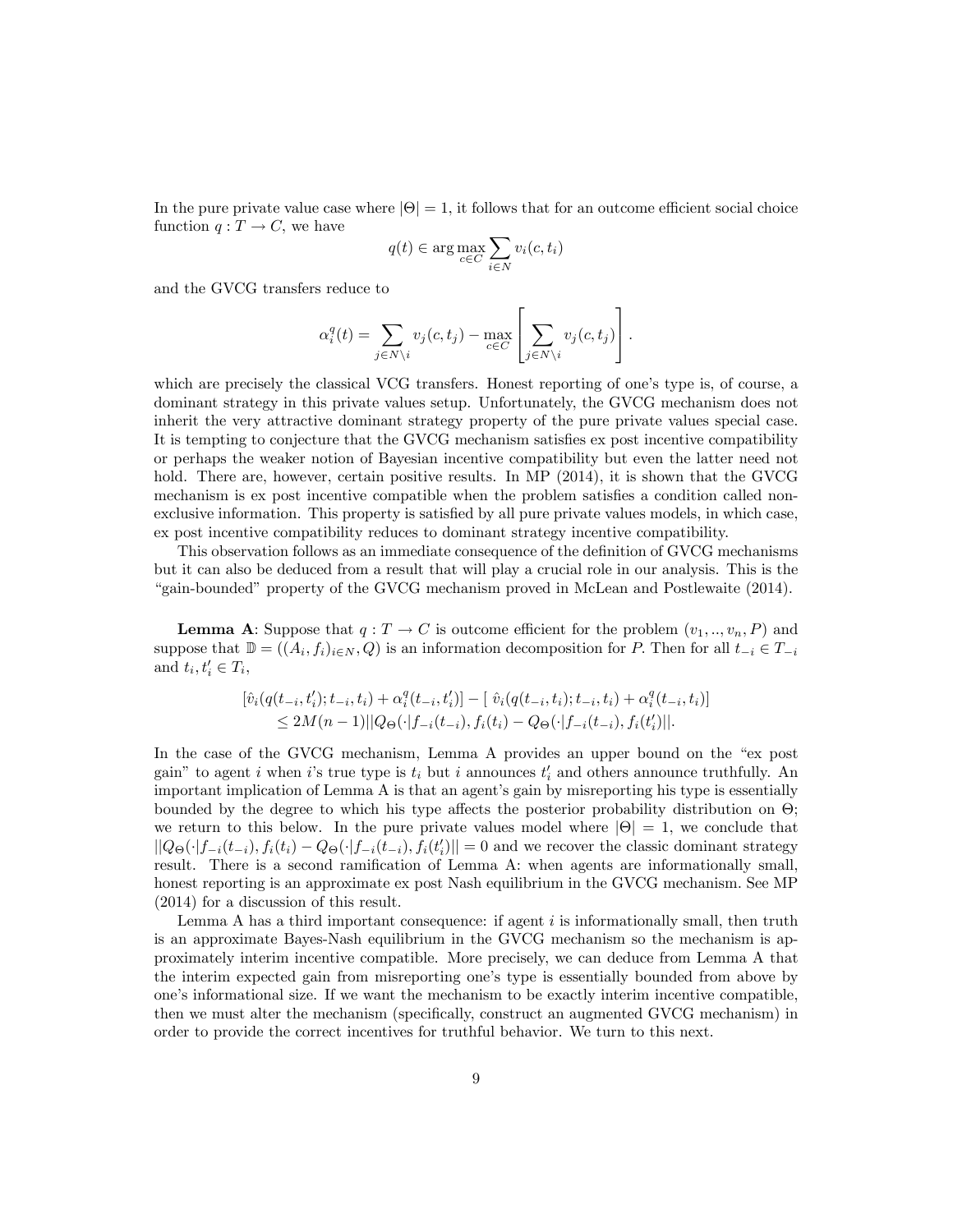#### 5.2. A Direct Mechanism for the One Stage Implementation Game

If we use the GVCG mechanism to define a direct revelation game, then we show in MP  $(2014)$ that honest reporting is an approximate ex post Nash equilibrium and an approximate Bayes-Nash equilibrium when agents are informationally small. In MP (2014), we also consider a modification of the GVCG mechanism that is both approximately ex post incentive compatible and exactly, rather than approximately, interim incentive compatible when agents are informationally small. To state the main result of MP (2014), we need the notion of an augmented mechanism.

**Definition 4:** Let  $(z_i)_{i \in N}$  be an *n*-tuple of functions  $z_i : T \to \mathbb{R}_+$  each of which assigns to each  $t \in T$  a nonnegative number, interpreted as a "reward" to agent i. If  $(q, x_1, \ldots, x_n)$  is a mechanism, then the associated *augmented* mechanism is defined as  $(q, x_1 + z_1, ..., x_n + z_n)$  and will be written simply as  $(q,(x_i + z_i))$ .

Using precisely the same techniques found in MP (2014), we can prove the following result for direct mechanisms.

**Theorem A** : Let  $(v_1, \ldots, v_n)$  be a collection of payoff functions.

(i) Suppose that  $q: T \to C$  is outcome efficient for the problem  $(v_1, \ldots, v_n, P)$ . Suppose that  $\mathbb{D} = ((A_i, f_i)_{i \in N}, Q)$  is an information decomposition for  $(v_1, ..., v_n, P)$  satisfying  $\Lambda_i^Q > 0$  for each i. Then there exists an augmented GVCG mechanism  $(q, (\alpha_i^q + z_i))$  for the social choice problem  $(v_1, \ldots, v_n, P)$  satisfying ex post IR and interim IC.

(ii) For every  $\varepsilon > 0$ , there exists a  $\delta > 0$  such that the following holds: whenever  $q: T \to$ C is outcome efficient for the problem  $(v_1, ..., v_n, P)$  and whenever  $\mathbb{D} = ((A_i, f_i)_{i \in N}, Q)$  is an information decomposition for  $(v_1, ..., v_n, P)$  satisfying

$$
\max_{i} \nu_i^Q \le \delta \min_{i} \Lambda_i^Q,
$$

there exists an augmented GVCG mechanism  $(q, (\alpha_i^q + z_i))$  with  $0 \leq z_i(t) \leq \varepsilon$  for every i and t satisfying ex post IR and interim IC.<sup>5</sup>

Part (i) of Theorem 2 states that, as long as  $Q(\cdot|a_i) \neq Q(\cdot|a'_i)$  whenever  $a_i \neq a'_i$ , then irrespective of the agents' informational sizes, the augmenting transfers can be chosen so that the augmented mechanism satisfies Bayesian incentive compatibility. However, the required augmenting transfers will be large if the agents have large informational size. Part (ii) states that the augmenting transfers will be small if the agents have informational size that is small enough relative to our measure of variation in the agents' beliefs.

To understand this condition, we first note that, if agent  $i$  is informationally small, then truth is an approximate Bayes-Nash equilibrium in the GVCG mechanism so the mechanism is approximately interim incentive compatible. More precisely, we can deduce from Lemma A that the interim expected gain from misreporting one's type is essentially bounded from above by

<sup>&</sup>lt;sup>5</sup>In MP (2014), it is also shown that the augmented mechanism is approximately ex post incentive compatible in the sense defined that that paper.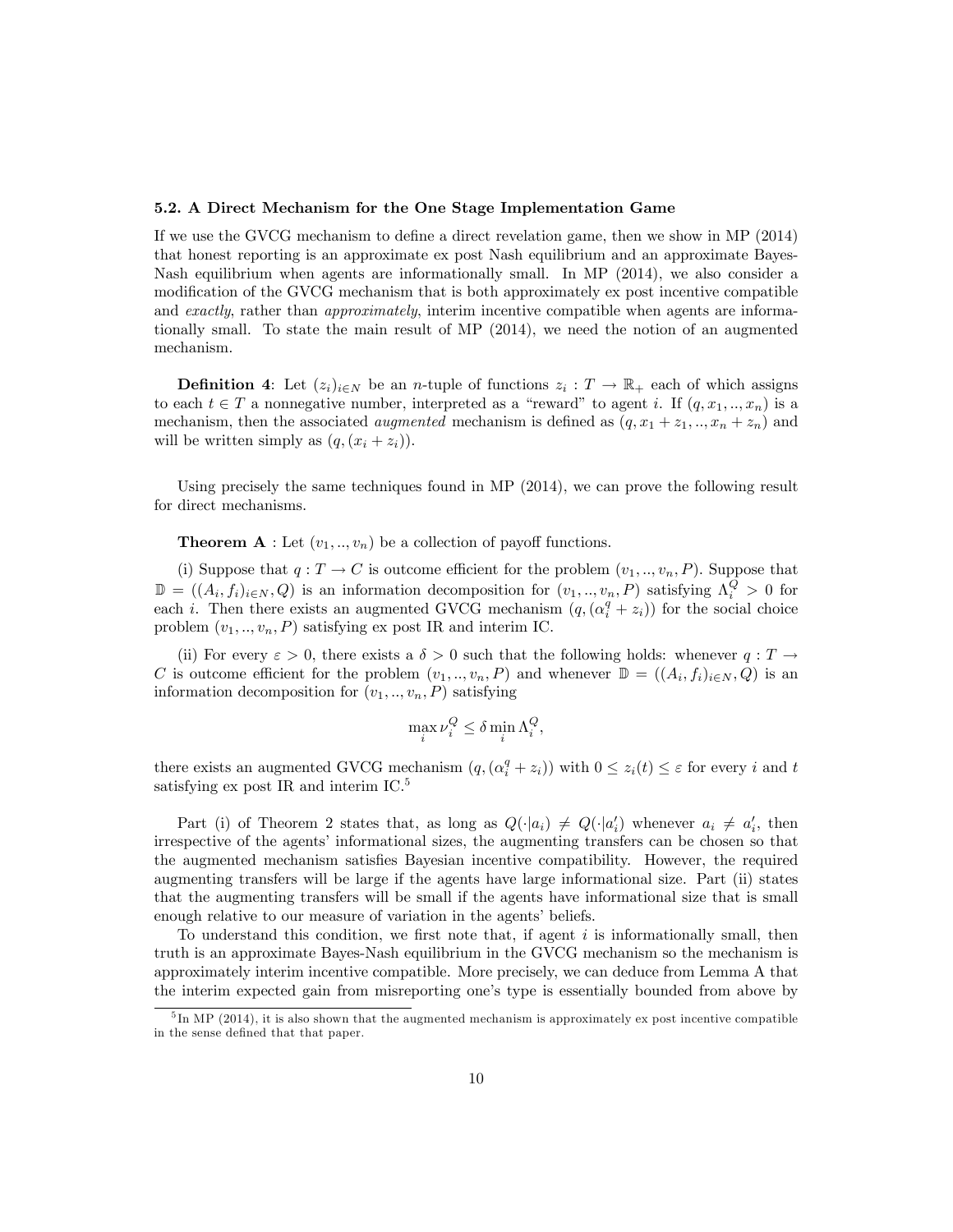one's informational size. If we want the mechanism to be exactly interim incentive compatible, then we must alter the mechanism (specifically, construct an augmented GVCG mechanism) in order to provide the correct incentives for truthful behavior. In MP (2014), the augmenting  $z_i$  rewards are defined using a spherical scoring rule and the difference in an agent's expected reward between honest reporting and lying is (essentially) bounded from below by  $\Lambda_i^Q$ . Thus, the number  $\Lambda_i^Q$  quantifies the expected gain from honest reporting of one's type and the condition of part (ii) of Theorem A simply requires that the gain to lying quantified in terms of informational size  $\nu_i^Q$  be sufficiently outweighed by the gain to honest reporting as quantified by  $\Lambda_i^Q$ .<sup>6</sup>

The two conclusions of Theorem A illustrate the value of information decompositions for implementation with interdependent valuations. The number  $\Lambda_i^Q$  depends only on the informationally relevant component of an agent's type. As we have already indicated, it is possible that  $\Lambda_i^P = 0$  for the trivial decomposition  $D = ((T_i, id)_{i \in N}, P)$  while  $\Lambda_i^P > 0$  for some other decomposition  $D = ((A_i, f_i)_{i \in N}, Q)$ .

As we have mentioned previously, the agents' beliefs cannot be independent if  $\Lambda_i^Q > 0$  for each  $i$ . Correlated information also plays a significant role in the full surplus extraction problem in the mechanism design literature (see Cremer and McLean (1985, 1989).) Those papers (and subsequent work by McAfee and Reny (1992)) demonstrated how one can use correlation to fully extract the surplus in certain mechanism design problems. The problems, however, are quite different. Surplus extraction is a mechanism design problem while our problem is an implementation problem. We do not look for transfers and an allocation scheme that solves a mechanism design problem of the type presented in, for example, Myerson (1981) or Cremer and McLean (1985, 1988). Instead, we study the problem of implementation of a given efficient social choice function and it is important to explicate the differences. See MP  $(2014)$  for a discussion of this issue.

#### 5.3. An Indirect Mechanism for the One Stage Implementation Problem

The direct revelation game is the most common formulation of the implementation problem and is, in a well known sense, without loss of generality as a result of the revelation principle. However, there are interesting "indirect" mechanisms in which the message space  $M_i$  of agent i is different from  $T_i$ . Suppose that  $(v_1, ..., v_n, P)$  is a problem and suppose that  $\mathbb{D} = ((A_i, f_i)_{i \in N}, Q)$ is an information decomposition for P. Let  $G_i$  denote the collection of all functions  $g_i: C \times \Theta$  $\rightarrow$  $\mathbb{R}_+$ . Consequently we identify  $G_i$  with  $\mathbb{R}_+^{C\times\Theta}$ . Suppose that i's message space is  $M_i = A_i \times G_i$ .

Let  $Z = (\zeta_i)_{i \in N}$  be an *n*-tuple of functions  $\zeta_i : A \to \mathbb{R}_+$  each of which assigns to each  $a \in A$ a nonnegative number  $\zeta_i(a)$  interpreted as a "reward" to agent i. If the agents report the profile  $(a, g) \in A \times G$ , then the mediator chooses a social outcome

$$
\psi(a, g) \in \arg\max_{c \in C} \sum_{i \in N} \sum_{\theta} g_i(c, \theta) Q_{\Theta}(\theta|a)
$$

and augmented transfers

$$
\eta_i(a,g) = \sum_{j \in N \setminus i} \sum_{\theta} g_j(\psi(a,g), \theta) Q_{\Theta}(\theta|a) - \max_{c \in C} \left[ \sum_{j \in N \setminus i} \sum_{\theta} g_j(c, \theta) Q_{\Theta}(\theta|a) \right] + \zeta_i(a).
$$

 $6$ The proof of the main result in MP(2014) or Part 3 of the proof of Theorem B in the Appendix demonstrates the spherical scoring rule construction as well as the precise roles of  $\nu_i^Q$  and  $\Lambda_i^Q$  in this tradeoff.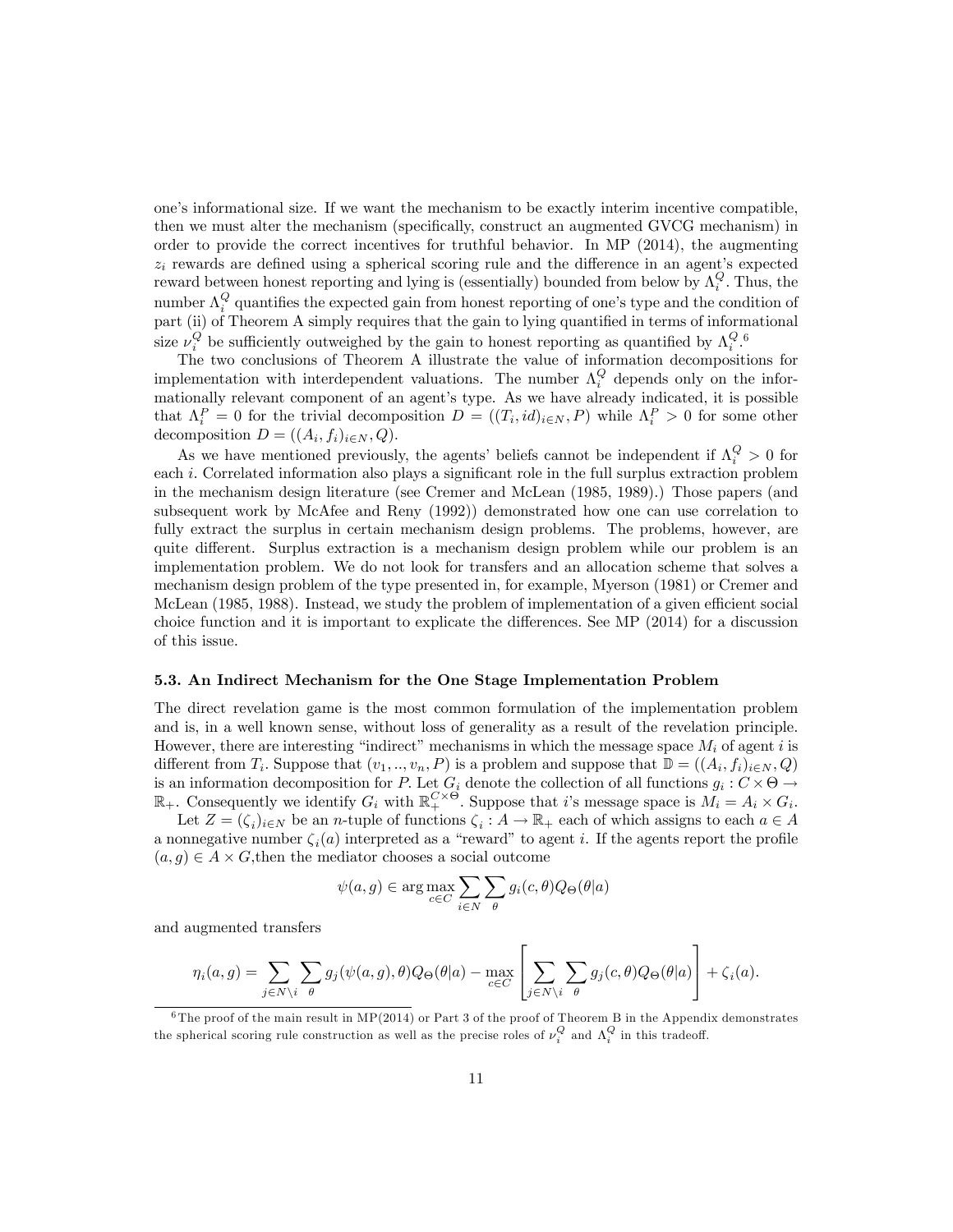This indirect mechanism induces a game of incomplete information. A strategy for agent i in this game is a pair  $(\alpha_i, \gamma_i)$  where  $\alpha_i : T_i \to A_i$  specifies a type dependent report  $\alpha_i(t_i) \in A_i$  and  $\gamma_i: T_i \to G_i$  specifies a type dependent valuation function  $\gamma_i(t_i) \in G_i$ .

If  $a_i = f_i(t_i)$  and  $g_i = v_i(\cdot, \cdot, t_i)$  for each i, then

$$
\psi(a,g) \in \arg\max_{c \in C} \sum_{i \in N} \sum_{\theta} v_i(c,\theta,t_i) Q_{\Theta}(\theta | f(t))
$$

and

$$
\eta_i(a,g) = \sum_{j \in N \setminus i} v_j(c,\theta,t_j) Q_{\Theta}(\theta|f(t)) - \max_{c \in C} \left[ \sum_{j \in N \setminus i} v_j(c,\theta,t_j) Q_{\Theta}(\theta|f(t)) \right] + \zeta_i(f(t))
$$

A strategy  $(\alpha_i, \gamma_i)$  for player *i* is *truthful* for *i* if  $\alpha_i(t_i) = f_i(t_i)$  and  $\gamma_i(t_i) = v_i(\cdot, \cdot, t_i)$  for all  $t_i \in T_i$ . A strategy profile  $(\alpha_i, \gamma_i)_{i \in N}$  is truthful if  $(\alpha_i, \gamma_i)$  is truthful for each player i. If  $(\alpha_i, \gamma_i)_{i \in \mathbb{N}}$  is a truthful Bayes-Nash equilibrium in this one stage game, then the revelation principle ensures that the outcome of the game coincides with an outcome of the revelation game of Section 5.2. Under the hypotheses of (i) or (ii) of Theorem A, one can construct a system of augmenting transfers  $\zeta_i$  ensuring that a truthful Bayes-Nash equilibrium exists in this game of incomplete information.

# 6. The Two Stage Implementation Game

#### 6.1. Preliminaries

Suppose that  $(v_1, ..., v_n, P)$  is a social choice problem and suppose that  $\mathbb{D} = ((A_i, f_i)_{i \in N}, Q)$  is an information decomposition for P:

Throughout this section, we will use the following notational convention:

$$
\rho(a_{-i}, a_i) = Q_{\Theta}(\cdot | a_{-i}, a_i) \text{ and } \rho_{\theta}(a_{-i}, a_i) = Q_{\Theta}(\theta | a_{-i}, a_i).
$$

Let  $H_i$  denote the collection of all functions  $u_i: C \to \mathbb{R}_+$ . Consequently we identify  $H_i$  with  $\mathbb{R}^C_+$ . For each profile  $u = (u_1, ..., u_n) \in H := H_1 \times \cdots \times H_n$ , let

$$
\varphi(u) \in \arg\max_{c \in C} \sum_{i \in N} u_i(c)
$$

and deÖne

$$
\hat{y}_i(u) = \sum_{j \in N \setminus i} u_j(\varphi(u)) - \max_{c \in C} \left[ \sum_{j \in N \setminus i} u_j(c) \right].
$$

Therefore,  $(\varphi, \hat{y}_1, \ldots, \hat{y}_n)$  defines the classic private values VCG mechanism and it follows that

$$
u_i \in \arg\max_{u'_i \in H_i} u_i(\varphi(u_{-i}, u'_i)) + \hat{y}_i(u_{-i}, u'_i)
$$

for all  $u_i \in H_i$  and all  $u_{-i} \in H_{-i}$ .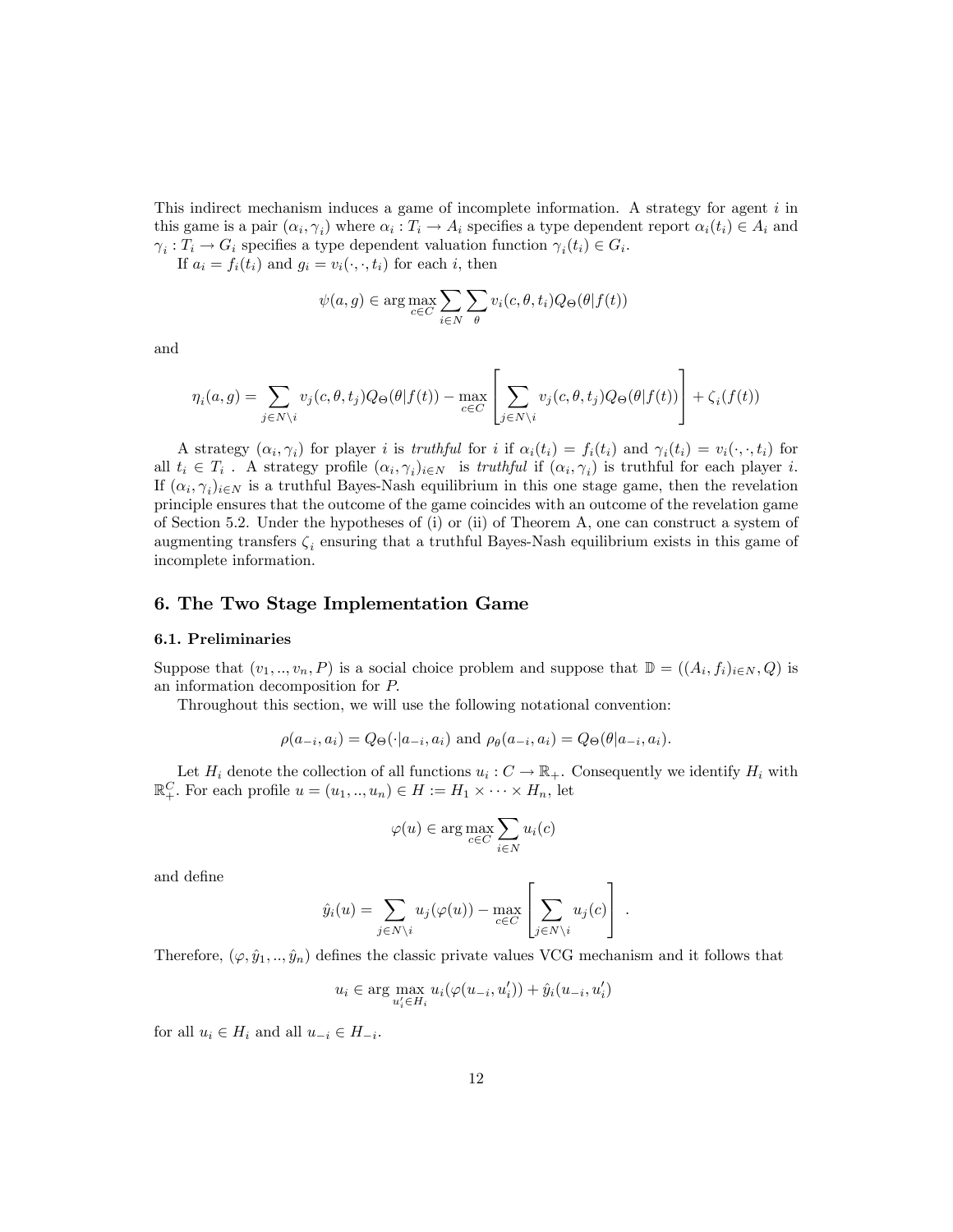We wish to formulate our implementation problem with interdependent valuations as a two stage problem in which honest reporting of the agents' signals in stage one resolves the "interdependencyî problem so that the stage two problem is a simple implementation problem with private values to which the classic VCG mechanism can be immediately applied. We now define an extensive form game that formalizes the two stage process that lies behind this idea. As in the indirect mechanism for the one stage problem, let  $Z = (\zeta_i)_{i \in N}$  be an *n*-tuple of functions  $\zeta_i: A \to \mathbb{R}_+$  each of which assigns to each  $a \in A$  a nonnegative number  $\zeta_i(a)$  again interpreted as a "reward" to agent  $i$ . These rewards are designed to induce agents to honestly report their signals in stage 1.

Given an information decomposition  $\mathbb D$  and a reward system  $Z$ , we define an extensive form game  $\Gamma(\mathbb{D}, Z)$  that unfolds in the following way.

**Stage 1:** Each agent i learns his type  $t_i \in T_i$  and makes a (not necessarily honest) report  $r_i \in A_i$  of his signal to the mechanism designer. If  $(r_1, ..., r_n)$  is the profile of stage 1 reports, then agent *i* receives the nonnegative payment  $\zeta_i(r_1, \ldots, r_n)$  and the game moves to stage 2.

**Stage 2:** If  $(r_1, ..., r_n) = r \in A$  is the reported type profile in stage 1, the mechanism designer publicly posts the conditional distribution  $\rho(r) = Q_{\Theta}(\cdot|r)$ . Agents observe this posted distribution (but not the profile r) and make a second (not necessarily honest) report from  $H_i$ to the mechanism designer. If  $(u_1, ..., u_n) = u \in H$  is the second stage profile of reports, then the mechanism designer chooses the social alternative  $\varphi(u) \in C$ , each agent i receives the transfer  $\hat{y}_i(u)$ , and the game ends.

We wish to design the rewards  $\zeta_i$  so as to accomplish two goals. In stage 1, we want to induce agents to report honestly so that the reported stage 1 profile is exactly  $f(t) = (f_1(t_1),...,f_n(t_n))$ when the true type profile is  $t$ . In stage 2, upon observing the posted posterior distribution  $Q_{\Theta}(\cdot|f(t))$ , we want each agent i to report the payoff function

$$
u_i^*(\cdot) = \sum_{\theta \in \Theta} v_i(\cdot, \theta, t_i) Q_{\Theta}(\theta | f(t)).
$$

If these twin goals are accomplished in a Bayes-Nash equilibrium, then the social outcome is

$$
\varphi(u^*) \in \arg\max_{c} \sum_{i \in N} \sum_{\theta \in \Theta} v_i(c, \theta, t_i) Q_{\Theta}(\theta | f(t)),
$$

the transfers are

$$
\hat{y}_i(u^*) = \sum_{j \in N \setminus i} v_j(\varphi(u^*), \theta, t_j) Q_{\Theta}(\theta | f(t)) - \max_{c \in C} \left[ \sum_{j \in N \setminus i} v_j(c, \theta, t_j) Q_{\Theta}(\theta | f(t)) \right].
$$

and the ex post payoff to agent  $i$  of type  $t_i$  is

$$
\sum_{i\in N}\sum_{\theta\in\Theta}v_i(\varphi(u^*),\theta,t_j)Q_{\Theta}(\theta|f(t))+\hat{y}_i(u^*)+\zeta_i(f(t)).
$$

Note that these transfers and payoffs are precisely the GVCG transfers and payoffs defined in Section 5 for the one stage implementation problem.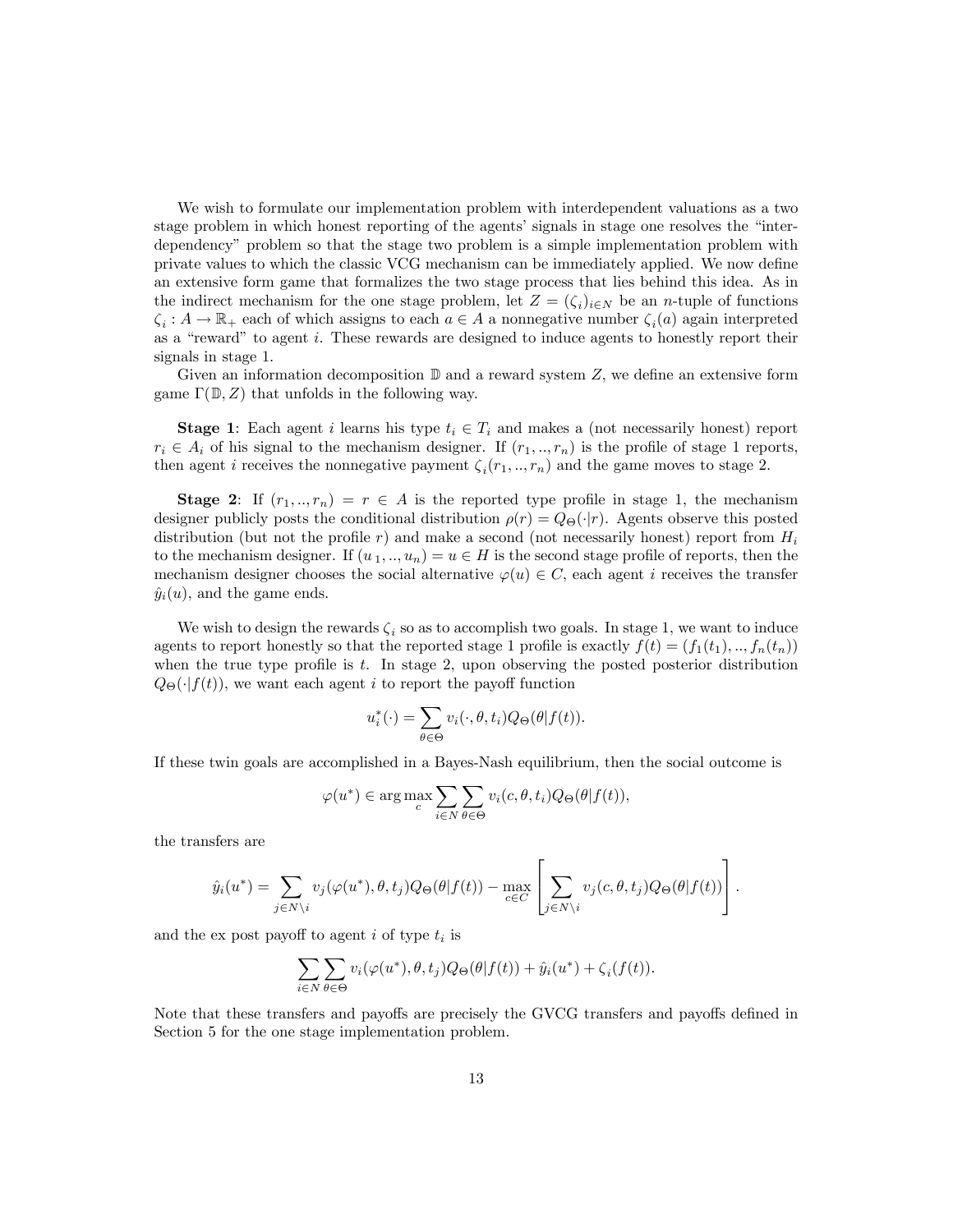### 6.2. Strategies and Equilibria in the Two Stage Game

Define

$$
\Pi := \{Q_{\Theta}(\cdot | a) : a \in A\}.
$$

Given the specification of the extensive form, it follows that the second stage information sets of agent i are indexed by the elements of  $A_i \times \Pi \times T_i$ . A strategy for agent i in this game is a pair  $(\alpha_i, \beta_i)$  where  $\alpha_i : T_i \to A_i$  specifies a type dependent report  $\alpha_i(t_i) \in A_i$  in stage 1 and  $\beta_i: A_i \times \Pi \times T_i \to H_i$  specifies a second stage report  $\beta_i(r_i, \pi, t_i) \in H_i$  as a function of i's first stage report  $r_i \in A_i$ , the posted distribution  $\pi$ , and i's type  $t_i \in T_i$ .

We are interested in a Perfect Bayesian Equilibrium (PBE) assessment for the two stage implementation game  $\Gamma(\mathbb{D}, Z)$  consisting of a strategy profile  $(\alpha_i, \beta_i)_{i \in N}$  and a system of second stage beliefs in which players truthfully report their private information at each stage.

**Definition 5:** A strategy  $(\alpha_i, \beta_i)$  for player i is truthful for i if  $\alpha_i(t_i) = f_i(t_i)$  for all  $t_i \in T_i$ and

$$
\beta_i(f_i(t_i), \pi, t_i) = \sum_{\theta \in \Theta} v_i(\cdot, \theta, t_i) \pi(\theta)
$$

for all  $\pi \in \Pi$  and  $t_i \in T_i$ . A strategy profile  $(\alpha_i, \beta_i)_{i \in N}$  is truthful if  $(\alpha_i, \beta_i)$  is truthful for each player  $i$ .

Formally, a system of beliefs for player i is a collection of probability measures on  $\Theta \times T_{-i}$ indexed by  $A_i \times \Pi \times T_i$ , i.e., a collection of the form

$$
\{\mu_i(\cdot|r_i, \pi, t_i) \in \Delta(\Theta \times T_{-i}) : (r_i, \pi, t_i) \in A_i \times \Pi \times T_i\}.
$$

with the following interpretation: when player i of type  $t_i$  reports  $r_i$  in Stage 1 and observes the posted distribution  $\pi$ , then player i assigns probability mass  $\mu_i(\theta, t_{-i}|r_i, \pi, t_i)$  to the event that other players have true types  $t_{-i}$  and that the state of nature is  $\theta$ . As usual, an assessment is a pair  $\{(\alpha_i, \beta_i)_{i \in N}, (\mu_i)_{i \in N}\}\)$  consisting of a strategy profile and a system of beliefs for each player.

**Definition 6:** An assessment  $\{(\alpha_i, \beta_i)_{i \in N}, (\mu_i)_{i \in N}\}\$ is an *incentive compatible Perfect* Bayesian equilibrium (ICPBE) assessment if  $(\alpha, \beta, \mu) = \{(\alpha_i, \beta_i)_{i \in N}, (\mu_i)_{i \in N}\}\$ is a Perfect Bayesian Equilibrium assessment and the profile  $(\alpha_i, \beta_i)_{i \in N}$  is truthful.

#### 6.3. The Main Result

**Theorem B:** Let  $(v_1, ..., v_n)$  be a collection of payoff functions.

(a) Suppose that  $q: T \to C$  is outcome efficient for the problem  $(v_1, \ldots, v_n, P)$ . Suppose that  $\mathbb{D}=(A_i,f_i)_{i\in N},Q)$  is an information decomposition for P satisfying  $\Lambda_i^Q>0$  for each i. Then there exists a reward system  $Z = (\zeta_i)_{i \in N}$  such that the two stage game  $\Gamma(\mathbb{D}, Z)$  has an ICPBE  $(\alpha^*, \beta^*, \mu).$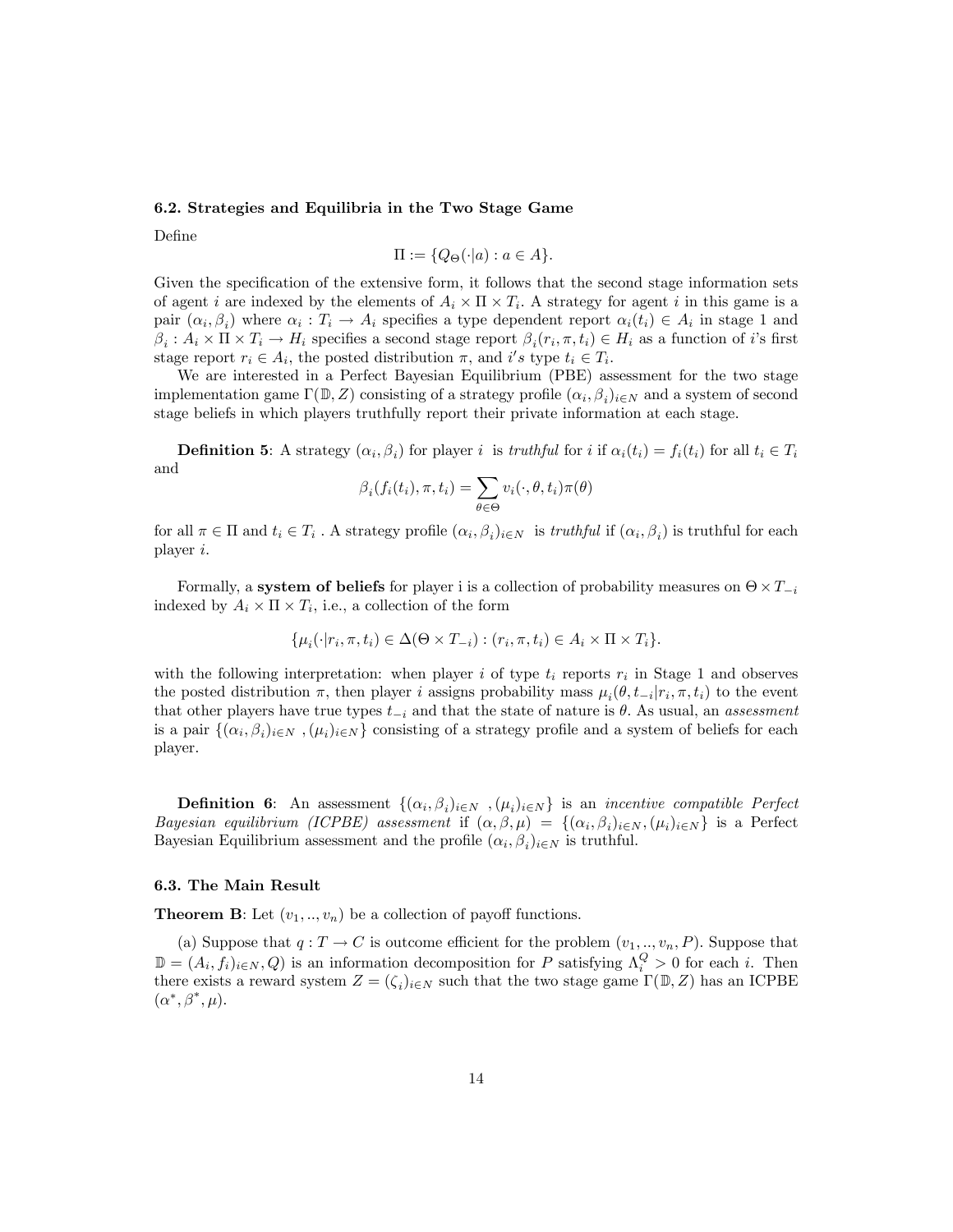(b) For every  $\varepsilon > 0$ , there exists a  $\delta > 0$  such that the following holds: whenever  $q: T \to C$ is outcome efficient for the problem  $(v_1, ..., v_n, P)$  and  $\mathbb{D} = (A_i, f_i)_{i \in N}, Q$  is an information decomposition for P satisfying

$$
\max_i \nu_i^Q \le \delta \min_i \Lambda_i^Q,
$$

there exists a reward system  $Z = (\zeta_i)_{i \in N}$  such that the two stage game  $\Gamma(\mathbb{D}, Z)$  has an ICPBE  $(\alpha^*, \beta^*, \mu)$ . Furthermore,  $0 \le \zeta_i(a) \le \varepsilon$  for every i and a.

To prove Theorem B, we proceed in several steps which we outline here. Suppose that  $\mathbb{D} = (A_i, f_i)_{i \in N}, Q$  is an information decomposition for P.

Step 1: Suppose that  $(\alpha, \beta)$  is a strategy profile with  $\alpha_i(t_i) = f_i(t_i)$  for all i and  $t_i$ . Suppose that player *i* is of true type  $t_i$ , the other players have true type profile  $t_{-i}$ , player i reports  $r_i$ in stage 1. Given the definition of  $(\alpha_{-i}, \beta_{-i})$ , it follows that  $\alpha_j(t_j) = f_j(t_j)$  for each  $j \neq i$ . Therefore, player *i* of type  $t_i$  who has submitted report  $r_i$  in stage 1 and who observes  $\pi \in \Pi$  at stage 2 will assign positive probability

$$
\sum_{\hat{t}_{-i}:\rho(f_{-i}(\hat{t}_{-i}),r_i)=\pi} P(\hat{t}_{-i}|t_i) > 0
$$

to the event

$$
\{\hat{t}_{-i} \in T_{-i} : \rho(f_{-i}(\hat{t}_{-i}), r_i) = \pi\}.
$$

Therefore, *i*'s updated beliefs regarding  $(\theta, t_{-i})$  consistent with  $(\alpha, \beta)$  are given by

$$
\mu_i(\theta, t_{-i}|r_i, \pi, t_i) = \frac{\rho_\theta(f_{-i}(t_{-i}), f_i(t_i))P(t_{-i}|t_i)}{\sum_{\hat{t}_{-i}:\rho(f_{-i}(\hat{t}_{-i}), r_i) = \pi} P(\hat{t}_{-i}|t_i)} \text{ if } \rho(f_{-i}(t_{-i}), r_i) = \pi
$$
  
= 0 otherwise.

Step 2: Let

$$
\overline{w}_i(\cdot,\pi,t_i):=\sum_{\theta\in\Theta}v_i(\cdot,\theta,t_i)\pi(\theta)
$$

and for each  $\pi$  and  $t_{-i}$  let  $w_{-i}^*(\pi, t_{-i}) \in H_{-i}$  be defined as

$$
w_{-i}^*(\pi, t_{-i}) := (\overline{w}_j(\cdot, \pi, t_j))_{j \in N \setminus i}
$$

Next, we define the following particular second stage component  $\beta_i^*$  of agent *i*'s strategy as follows: for each  $(r_i, \pi, t_i) \in A_i \times \Pi \times T_i$ , let

$$
\beta_i^*(r_i, \pi, t_i) \in \arg \max_{u_i \in H_i} \sum_{t_{-i} \in T_{-i}} \sum_{\theta \in \Theta} \left[ v_i(\varphi(u_i, w_{-i}^*(\pi, t_{-i})), \theta, t_i) + \hat{y}_i(u_i, w_{-i}^*(\pi, t_{-i})) \right] \mu_i(\theta, t_{-i} | r_i, \pi, t_i).
$$

:

where  $\mu_i(\cdot|r_i, \pi, t_i)$  is defined in Step 1<sup>7</sup>. We then show that

$$
\beta_i^*(f_i(t_i), \pi, t_i) = \sum_{\theta \in \Theta} v_i(\cdot, \theta, t_i) \pi(\theta) = \overline{w}_i(\cdot, \pi, t_i).
$$

<sup>&</sup>lt;sup>7</sup>Note that  $\beta_i^*(r_i, \pi, t_i)$  exists since each  $v_i$  takes on only finitey many values for each i and the set  $\Pi$  is also finite.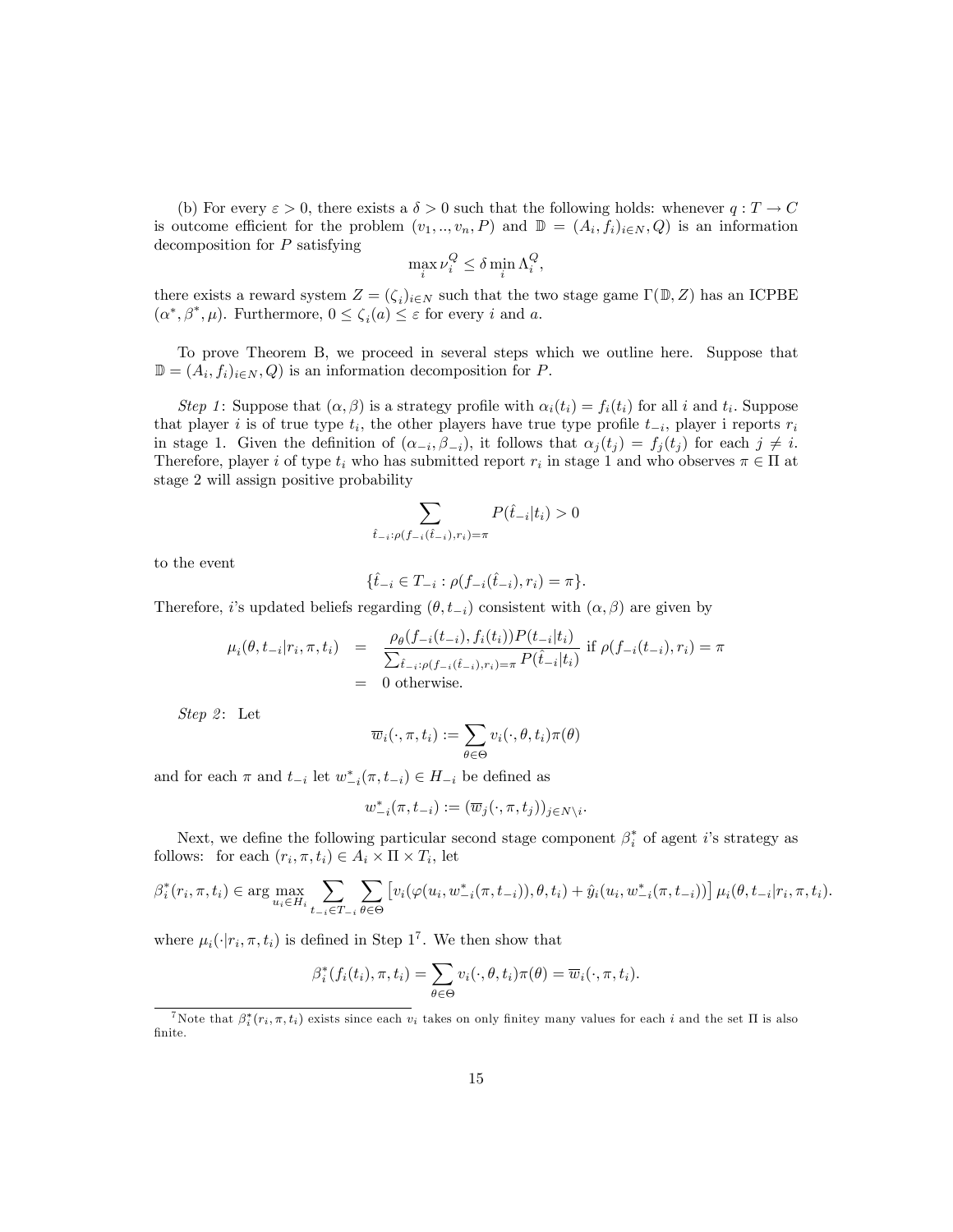Step 3: If  $\alpha_i^*(t_i) = f_i(t_i)$  for all i and  $t_i$  and  $\beta_i^*$  is defined as in Step 2, then  $(\alpha^*, \beta^*)$ is a truthful strategy profile. The proof is completed by constructing a system of rewards  $Z = (\zeta_i)_{i \in N}$  such that  $(\alpha^*, \beta^*, \mu)$  is an ICPBE of the two stage game  $\Gamma(\mathbb{D}, Z)$ . To accomplish this, we define

$$
\zeta_i(a_{-i}, a_i) = \varepsilon \frac{Q(a_{-i}|a_i)}{||Q(\cdot|a_i)||_2}.
$$

To prove part (a) of Theorem B, we show that one can find  $\varepsilon > 0$  so that (i) deviations at second stage information sets are unprofitable given the beliefs  $\mu$  defined in step 1 and (ii) coordinated deviations across the two stages are unprofitable. This latter argument depends crucially on the special transfers  $\zeta_i$ . It is these transfers that induce truthful reporting in stage 1, thus reducing the second stage to a simple implementation problem with private values. To prove part (b), we show that  $\varepsilon$  can be chosen to be small when each agent's informational size is small enough relative to the variation in his beliefs.

# 7. Discussion

#### 7.1. Information Transmitted

We have presented three approaches to implementation with interdependent values: a one stage direct mechanism, a one stage indirect mechanism and a two stage game. In each of these approaches, the "quantity" and "complexity" of the information that is transmitted by the agents to the mechanism is different. Because of the revelation principle, it is commonplace to conduct analyses using direct mechanisms. However, a direct mechanism may not be the agents' preferred mechanism when, e.g., privacy is a consideration. In our one stage direct mechanism, an agent reports his type. In the one stage indirect mechanism, he reports signal and a payoff as a function of the social outcome and the state. At the end of the two stage game, he has reported a signal and a payoff as a function only of the social outcome.

For many problems agents would like to send as little information as possible. They may be concerned that the information may be misused by the mechanism designer, or they might be concerned that others may learn something about the agent because of the information transmitted. The mechanism itself may reveal, at least partially, the information an agent sends; alternatively, the agent may be concerned that reported information may be inadvertently leaked.

Our three mechanisms provide a hierarchy of implementation games in terms of privacy protection and we can use the product structure example of Section 4.3 to illustrate this hierarchy. In an equilibrium of the one stage direct mechanism, agent i reveals his true type  $t_i = (x_i, y_i)$ and the mechanism learns both coordinates. In an equilibrium of the one stage indirect mechanism, agent i reveals his true signal  $x_i$  and his true payoff function  $g_i = v_i(\cdot, \cdot, t_i)$  but not his true  $y_i$ . Although the mechanism learns is true value of  $x_i$ , the mechanism can only make an inference regarding the second coordinate  $y_i$  of agent is type using the information contained in the pair  $(x_i, g_i)$ . In an equilibrium of the two stage game, agent i reveals his true  $x_i$  and his true expected payoff function

$$
u_i = \sum_{\theta \in \Theta} v_i(\cdot, \theta, t_i) P_1(\theta | x_1, \dots, x_n).
$$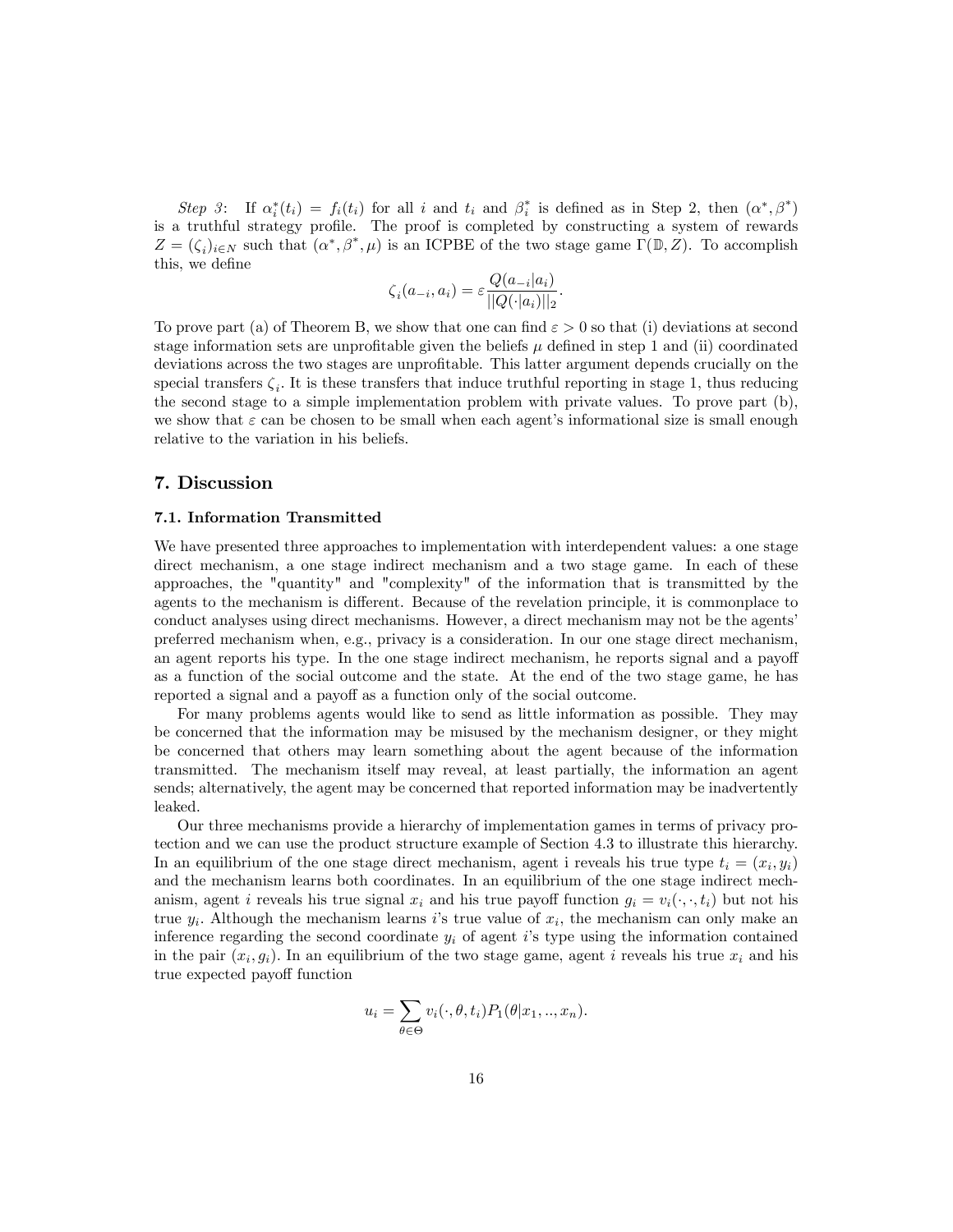Again, the mechanism learns is true value of  $x_i$  and again, the mechanism can only make an inference regarding the second coordinate  $y_i$  of agent is type. However, the information with respect to which this inference is made, i.e.,  $(x_i, u_i)$  is coarser that the information available in the one stage indirect mechanism.

Furthermore, while mechanism design typically focuses on the incentive problems of eliciting information, there is ultimately a cost of running these mechanisms. One of the costs of operating a mechanism is related to the complexity of the information that agents must transmit to the mechanism.<sup>8</sup> Agents transmit less information in our two stage mechanism than they transmit in the one stage indirect mechanism described above. In the one stage indirect mechanism agents need to transmit their entire state dependent utility function for the mechanism to compute agents' expected utility functions on  $C$ . In the two stage mechanism, they need only transmit the expected utility function, a vector, a substantial savings in message size, particularly when there are many states.

#### 7.2. Informational Requirements

In mechanism design theory, it is commonly assumed that the data defining the problem is common knowledge, that is, that the utility functions and probability distributions are commonly known by the mechanism designer and the agents who are to participate in the mechanism. This is a heroic assumption in nearly all problems and there is always a desire to decrease the reliance of mechanisms on the common knowledge assumption. Dominant strategy mechanisms, when possible, are attractive for this reason. Similarly mechanisms for which truthful announcement is an ex post Nash equilibrium are valued. We note that in our two stage mechanism, the first stage announcements are approximately ex post Nash equilibria in the sense defined in MP (2014) when agents are informationally small.

There are interesting problems that are covered by our model for which the usual common knowledge assumption can be relaxed. Specifically, for the case of noisy signals about two states, it is enough that the agents and the mechanism designer know the maximum and minimum values of the accuracy parameter  $\rho$ , the agents know their payoffs and and the mechanism designer knows the maximum and minimum values of the possible payoffs. With this information, the mechanism can compute augmenting transfers that reward an agent whose report is a majority report as in the example of Section 2. Furthermore, these transfers can be chosen to induce honest reporting for any distribution generated by accuracy levels in the given range. Consequently, the agents will report honestly in stage 1 irrespective of their beliefs regarding the true value of the accuracy knowing only the range of possible values. Once the informationally relevant information is revealed in stage  $1$ , it is a dominant strategy to truthfully report expected payoff functions in stage 2.

 $8$ The seminal paper on message size requirements of mechanisms is Mount and Reiter (1974); see Ledyard and Palfrey (1994, 2002) for more recent investigations of the message size requirements of mechanisms.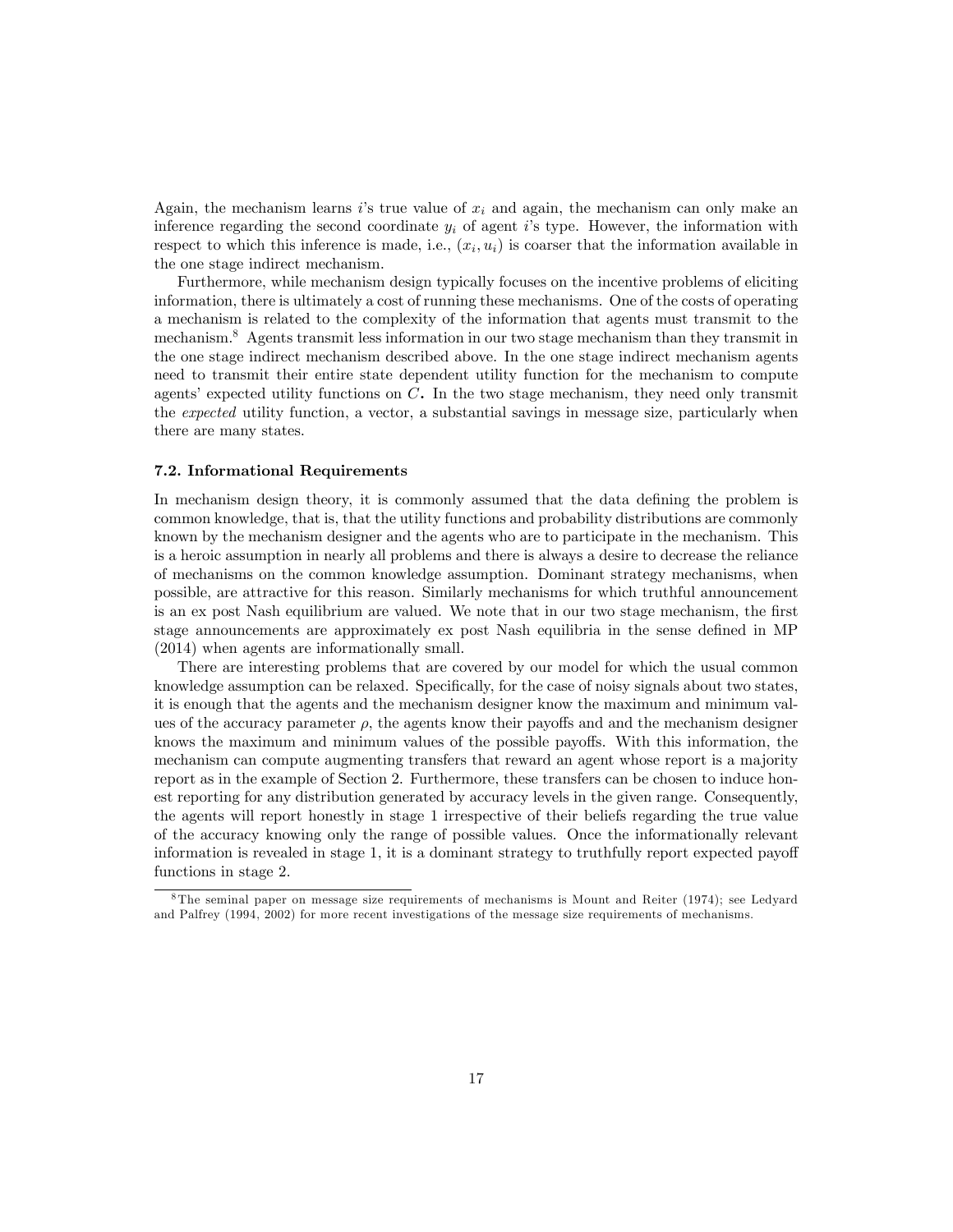# 8. Appendix

## 8.1. Preparatory Lemmas

**Lemma B:** Let M be a nonnegative number and let  $\{g_i : C \times \Theta \to \mathbb{R}_+ : i \in N\}$  be a collection of functions satisfying  $g_i(\cdot) \leq M$  for all i. For each  $S \subseteq \{1, ..., n\}$  and for each  $\pi \in \Delta(\Theta)$ , let

$$
F_S(\pi) = \max_{c \in C} \sum_{i \in S} \sum_{\theta \in \Theta} g_i(c, \theta) \pi(\theta).
$$

Then for each  $\pi, \pi' \in \Delta(\Theta)$ ,

$$
|F_S(\pi) - F_S(\pi')| \le |S|M||\pi - \pi'||.
$$

Proof: See MP(2014)

**Lemma C:** Let M be a nonnegative number and let  $\{g_i : C \times \Theta \to \mathbb{R}_+ : i \in N\}$  be a collection of functions satisfying  $g_i(\cdot, \cdot) \leq M$  for all i. For each  $\pi \in \Delta(\Theta)$ , let

$$
\xi(\pi) \in \arg\max_{c \in C} \sum_{i \in N} \sum_{\theta \in \Theta} g_i(c.\theta) \pi(\theta),
$$

and

$$
\eta_i(\pi) = \sum_{j \in N \setminus i} \sum_{\theta \in \Theta} g_j(\xi(\pi), \theta) \pi(\theta) - \max_{c \in C} \left[ \sum_{j \in N \setminus i} \sum_{\theta \in \Theta} g_j(c, \theta) \pi(\theta) \right].
$$

Then for each  $t \in T$  and all  $\pi, \pi' \in \Delta(\Theta)$ ,

$$
\left[\sum_{\theta \in \Theta} g_i(\xi(\pi'), \theta) \pi'(\theta) + \eta_i(\pi')\right] - \left[\sum_{\theta \in \Theta} g_i(\xi(\pi), \theta) \pi(\theta) + \eta_i(\pi)\right] \le (2n - 1)M||\pi - \pi'||
$$

Proof:

$$
\left[\sum_{\theta \in \Theta} g_j(\xi(\pi'), \theta) \pi'(\theta) + \eta_i(\pi')\right] - \left[\sum_{\theta \in \Theta} g_j(\xi(\pi), \theta) \pi(\theta) + \eta_i(\pi)\right]
$$
\n
$$
= \sum_{k \in N} \sum_{\theta \in \Theta} g_k(\xi(\pi'), \theta) \pi'(\theta) - \sum_{k \in N} \sum_{\theta \in \Theta} g_k(\xi(\pi), \theta) \pi(\theta)
$$
\n
$$
+ \max_{c \in C} \left[\sum_{j \in N \setminus i} \sum_{\theta \in \Theta} g_j(c, \theta) \pi(\theta)\right] - \max_{c \in C} \left[\sum_{j \in N \setminus i} \sum_{\theta \in \Theta} g_j(c, \theta) \pi'(\theta)\right]
$$
\n
$$
= \max_{c \in C} \left[\sum_{k \in N} \sum_{\theta \in \Theta} g_k(c, \theta) \pi'(\theta)\right] - \max_{c \in C} \left[\sum_{k \in N} \sum_{\theta \in \Theta} g_k(c, \theta) \pi(\theta)\right]
$$
\n
$$
+ \max_{c \in C} \left[\sum_{j \in N \setminus i} \sum_{\theta \in \Theta} g_j(c, \theta) \pi(\theta)\right] - \max_{c \in C} \left[\sum_{j \in N \setminus i} \sum_{\theta \in \Theta} g_j(c, \theta) \pi'(\theta)\right]
$$
\n
$$
\leq nM || \pi - \pi' || + (n - 1)M || \pi - \pi' ||
$$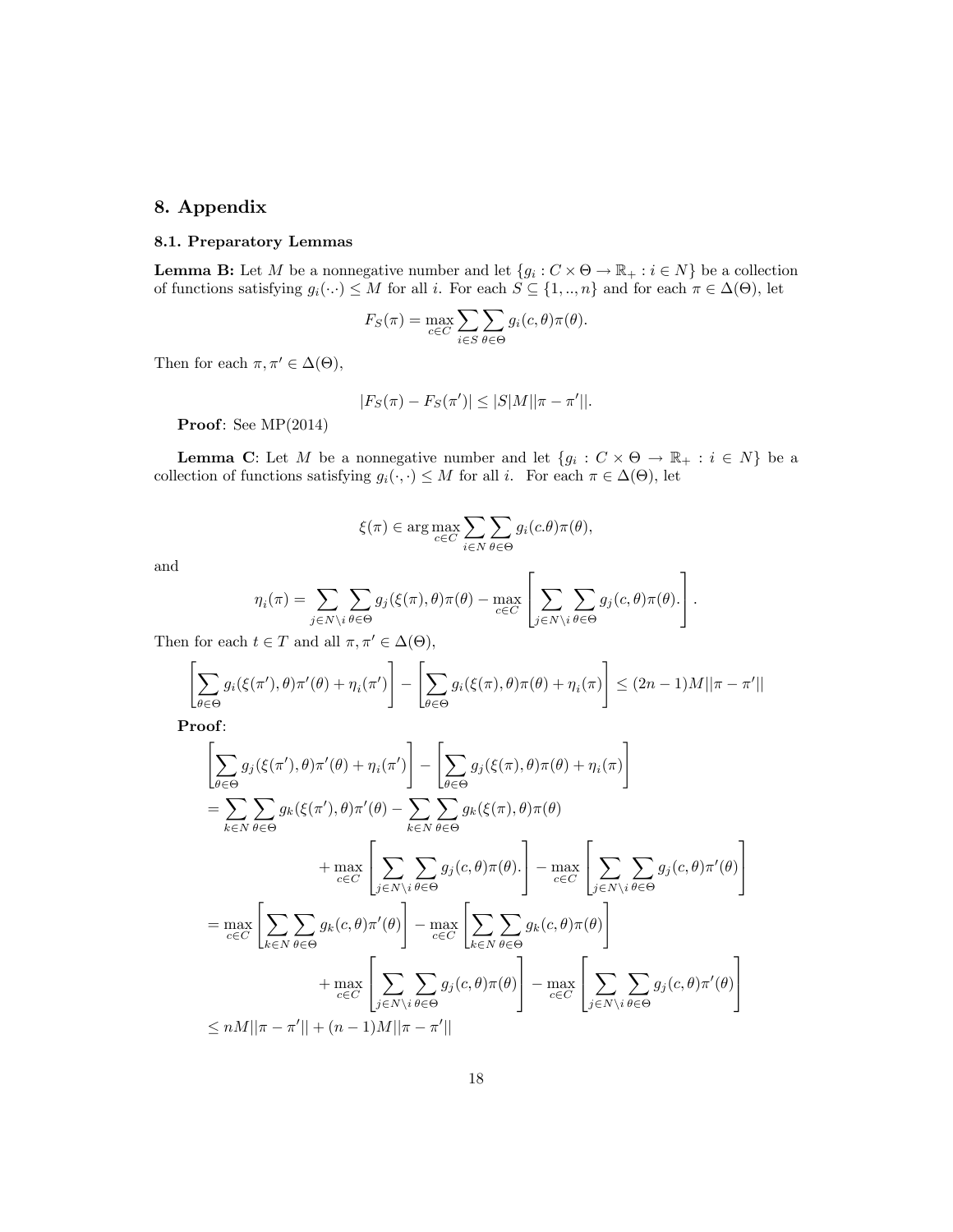where the last inequality follows from Lemma B.

**Lemma D:** For each  $a'_i, a_i \in A_i$ ,

$$
\sum_{a_{-i}} ||\rho(a_{-i}, a_i) - \rho(a_{-i}, r_i)||)Q(a_{-i}|a_i) \le 3\nu_i^Q
$$

Proof: Recall that

$$
\nu_i^Q = \max_{a_i \in A_i} \max_{a'_i \in A_i} \nu_i^Q(a'_i, a_i).
$$

where

$$
I_{\varepsilon}^{i}(a'_{i}, a_{i}) = \{a_{-i} \in A_{-i} | ||Q_{\Theta}(\cdot|a_{-i}, a_{i}) - Q_{\Theta}(\cdot|a_{-i}, a'_{i})|| > \varepsilon\}
$$

and

$$
\nu_i^Q(a_i',a_i) = \min \left\{ \varepsilon \ge 0 \ \left| \sum_{s_{-i} \in I_{\varepsilon}^i(a_i',a_i)|} Q(a_{-i}|a_i) \le \varepsilon \right. \right\}.
$$

Therefore,

$$
\sum_{a_{-i}} ||\rho(a_{-i}, a_i) - \rho(a_{-i}, r_i))||Q(a_{-i}|a_i)
$$
\n
$$
= \sum_{\substack{a_{-i} \\ a_{-i}}} ||\rho(a_{-i}, a_i) - \rho(a_{-i}, r_i))||Q(a_{-i}|a_i)
$$
\n
$$
+ \sum_{\substack{a_{-i} \\ a_{-i}}} ||\rho(a_{-i}, a_i) - \rho(a_{-i}, r_i))||Q(a_{-i}|a_i)
$$
\n
$$
\leq 2\nu_i^Q + \nu_i^Q
$$
\n
$$
= 3\nu_i^Q
$$

**Lemma E**: Suppose that  $Q \in \Delta(\Theta \times A)$  and define a system of rewards  $Z = (\zeta_i)_{i \in N}$  where

$$
\zeta_i(a_{-i}, a_i) = \varepsilon \frac{Q(a_{-i}|a_i)}{||Q(\cdot|a_i)||_2}
$$

for each  $(a_{-i}, a_i) \in A$ . Then for each  $a_i, a'_i \in A_i$ ,

$$
\sum_{a_{-i}} \left[ \zeta_i(a_{-i}, a_i) - \zeta_i(a_{-i}, a'_i) \right] Q(a_{-i}|a_i) \ge \frac{\varepsilon}{2\sqrt{|A|}} \Lambda_i^Q.
$$

Proof: Since

$$
\left\|\frac{Q(\cdot|a_i)}{||Q(\cdot|a_i)||_2} - \frac{Q(\cdot|a_i')}{||Q(\cdot|a_i')||_2}\right\|^2 = 2\left[1 - \frac{Q(\cdot|a_i')\cdot Q(|a_i)}{||Q(\cdot|a_i)||_2||Q(\cdot|a_i')||_2}\right]
$$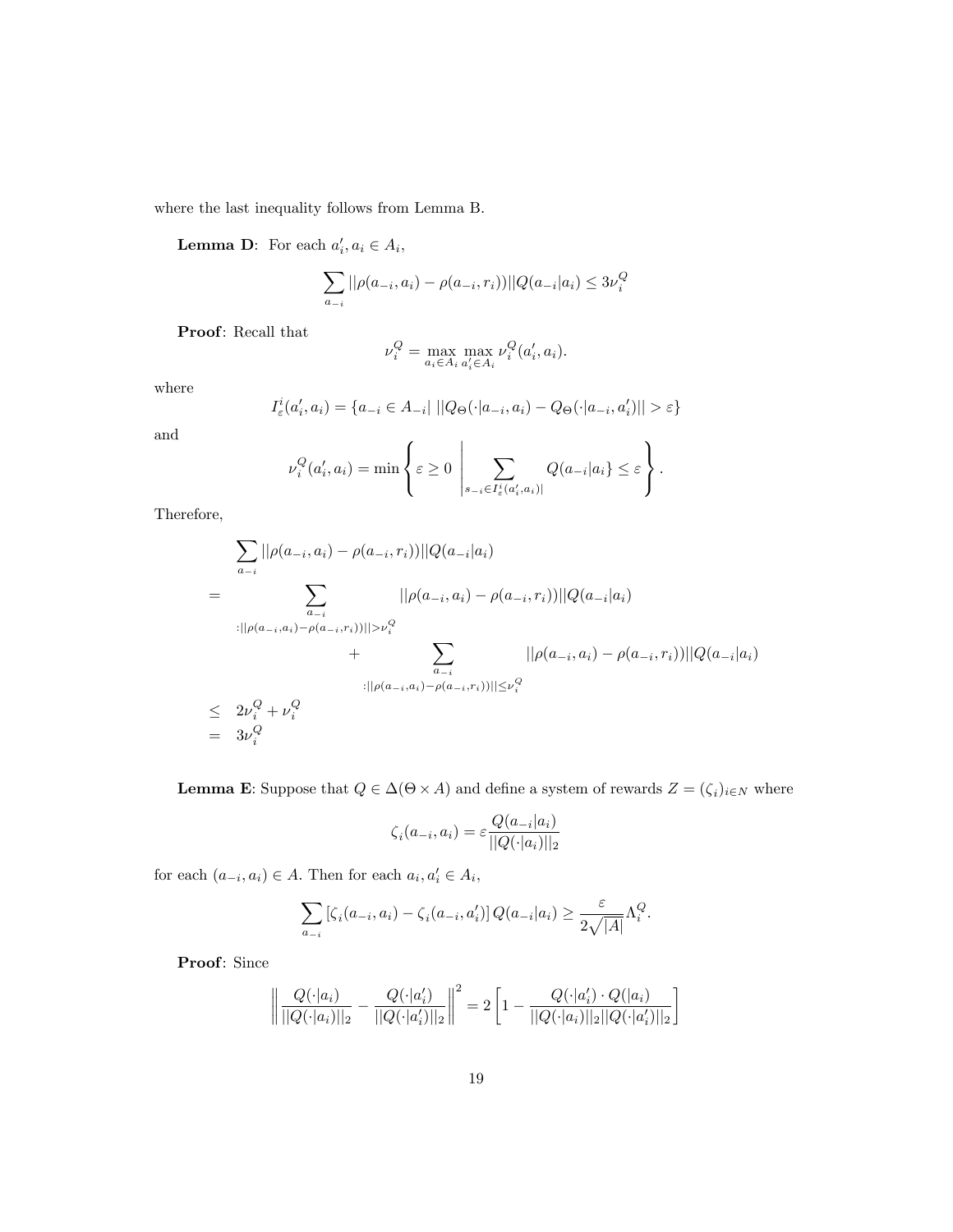and  $||Q(\cdot|a_i)||_2 \ge \frac{1}{\sqrt{|A-i|}} \ge \frac{1}{\sqrt{|A|}}$ , we conclude that

$$
\sum_{a_{-i}} [\zeta_i(a_{-i}, a_i) - \zeta_i(a_{-i}, a'_i)] Q(a_{-i}|a_i) = \sum_{a_{-i}} \left[ \varepsilon \frac{Q(a_{-i}|a_i)}{||Q(\cdot|a_i)||_2} - \varepsilon \frac{Q(a_{-i}|a'_i)}{||Q(\cdot|a'_i)||_2} \right] Q(a_{-i}|a_i)
$$
  
\n
$$
= \varepsilon \left[ \frac{Q(\cdot|a_i) \cdot Q(|a_i)}{||Q(\cdot|a_i)||_2} - \frac{Q(\cdot|a'_i) \cdot Q(|a_i)}{||Q(\cdot|a'_i)||_2} \right]
$$
  
\n
$$
= \varepsilon ||Q(\cdot|a_i)||_2 \left[ 1 - \frac{Q(\cdot|a'_i) \cdot Q(|a_i)}{||Q(\cdot|a_i)||_2||Q(\cdot|a'_i)||_2} \right]
$$
  
\n
$$
= \frac{\varepsilon}{2} ||Q(\cdot|a_i)||_2 \left\| \frac{Q(\cdot|a_i)}{||Q(\cdot|a_i)||_2} - \frac{Q(\cdot|a'_i)}{||Q(\cdot|a'_i)||_2} \right\|^2
$$
  
\n
$$
\geq \frac{\varepsilon}{2\sqrt{|A|}} \Lambda_i^Q.
$$

#### 8.2. Proof of Theorem B

We will prove part (b) of Theorem B first. To begin, define beliefs  $\mu_i(\cdot|r_i, \pi, t_i) \in \Delta(\Theta \times T_{-i})$ for agent *i* at each information set  $(r_i, \pi, t_i) \in A_i \times \Pi \times T_i$  as in Section 5. In addition, define  $\overline{w}_i(\cdot,\pi,t_i)$  and  $w^*_{-i}(\pi,t_{-i})$  as in Section 5. Let  $\alpha_i^*(t_i) = f_i(t_i)$  and recall that  $\beta_i^*$  is defined for agent *i* as follows: for each  $(r_i, \pi, t_i) \in A_i \times \Pi \times T_i$ , let

$$
\beta_i^*(r_i, \pi, t_i) \in \arg \max_{u_i \in H_i} \sum_{t_{-i} \in T_{-i}} \sum_{\theta \in \Theta} \left[ v_i(\varphi(u_i, w_{-i}^*(\pi, t_{-i})), \theta, t_i) + \hat{y}_i(u_i, w_{-i}^*(\pi, t_{-i})) \right] \mu_i(\theta, t_{-i} | r_i, \pi, t_i)
$$

Choose  $\varepsilon > 0$  and define a system of rewards  $Z = (\zeta_i)_{i \in N}$  where

$$
\zeta_i(a_{-i}, a_i) = \varepsilon \frac{Q(a_{-i}|a_i)}{||Q(\cdot|a_i)||_2}.
$$

Since  $0 \leq \frac{Q(a_{-i}|a_i)}{||Q(\cdot|a_i)||_2} \leq 1$ , for all *i*,  $a_{-i}$  and  $a_i$ , it follows that

$$
0 \le \zeta_i(a_{-i}, a_i) \le \varepsilon.
$$

Next suppose that

$$
0 < \delta < \frac{\varepsilon}{12nM\sqrt{|A|}}.
$$

We will show that  $(\alpha^*, \beta^*, \mu)$  is an ICPBE in the game  $\Gamma(\mathbb{D}, Z)$  whenever  $\max_i \nu_i^Q \leq \delta \min_i \Lambda_i^Q$ . To accomplish this, we must show that  $(\alpha^*, \beta^*)$  is truthful, that first stage deviations are unprofitable and that coordinated deviations across stages are unprofitable.

Part 1: To show that  $(\alpha^*, \beta^*)$  is truthful, we must show that

$$
\beta_i^*(f_i(t_i), \pi, t_i) = \sum_{\theta \in \Theta} v_i(\cdot, \theta, t_i) \pi(\theta) = \overline{w}_i(\cdot, \pi, t_i)
$$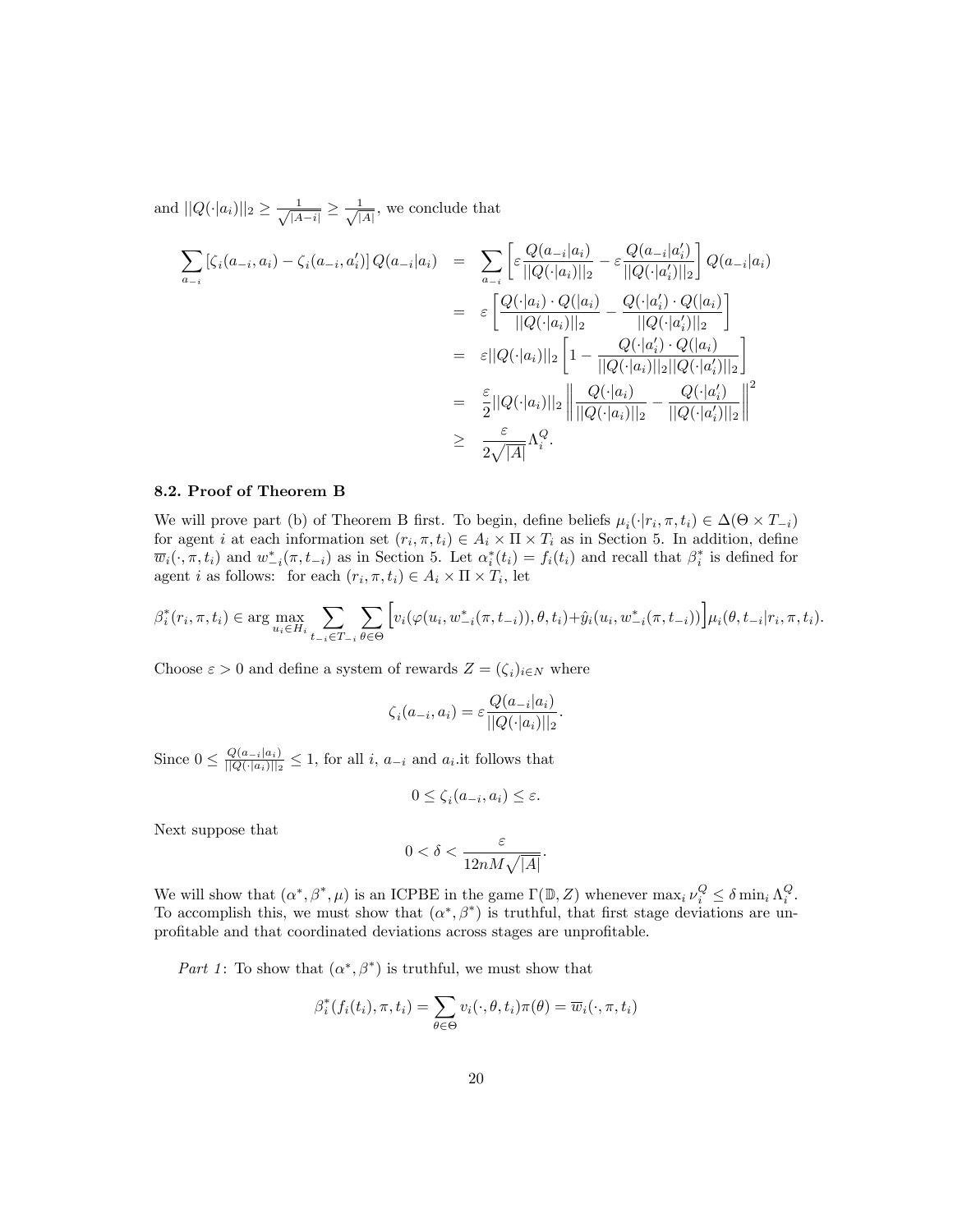for all  $\pi \in \Pi$  and  $t_i \in T_i$  . i.e., that

$$
\overline{w}_{i}(\cdot,\pi,t_{i}) \in \arg\max_{u_{i}\in H_{i}} \sum_{t_{-i}\in T_{-i}} \sum_{\theta\in\Theta} \left[ v_{i}(\varphi(u_{i},w_{-i}^{*}(\pi,t_{-i}),\theta,t_{i}) + \hat{y}_{i}(u_{i},w_{-i}^{*}(\pi,t_{-i})) \right] \mu_{i}(\theta,t_{-i}|f_{i}(t_{i}),\pi,t_{i})
$$

for each  $t_i$  and each  $\pi \in \Pi$ . To see this, note that for each  $u_i \in H_i$ ,

$$
\begin{split} &\sum_{t-i\in T_{-i}}\sum_{\theta\in\Theta}\Bigl[v_i(\varphi(u_i,w_{-i}^*(\pi,t_{-i})),\theta,t_i)+\hat{y}_i(u_i,w_{-i}^*(\pi,t_{-i})\Bigr]\mu_i(\theta,t_{-i}|f_i(t_i),\pi,t_i)\\ &=\sum_{\substack{t-i\in T_{-i}\\:\rho(f_{-i}(t_{-i}),f_i(t_i))=\pi}}\sum_{\theta\in\Theta}\Bigl[v_i(\varphi(u_i,w_{-i}^*(\pi,t_{-i})),\theta,t_i)+\hat{y}_i(u_i,w_{-i}^*(\pi,t_{-i})\Bigr]\Biggl[\frac{\rho_\theta(f_{-i}(t_{-i}),f_i(t_i))P(t_{-i}|t_i)}{\sum_{\hat{t}_{-i}: \rho(f_{-i}(t_{-i}),f_i(t_i))=\pi}P(\hat{t}_{-i}|t_i)}\Bigr]\\ &=\sum_{\substack{t_{-i}\in T_{-i}\\:\rho(f(t))=\pi}}\Biggl[\sum_{\theta\in\Theta}v_i(\varphi(u_i,w_{-i}^*(\pi,t_{-i})),\theta,t_i)\rho_\theta(f(t))+\hat{y}_i(u_i,w_{-i}^*(\pi,t_{-i}))\Biggr]\Biggl[\frac{P(t_{-i}|t_i)}{\sum_{\hat{t}_{-i}: \rho(f_{-i}(t_{-i}),f_i(t_i))=\pi}P(\hat{t}_{-i}|t_i)}\Bigr]\\ &=\sum_{\substack{t_{-i}\in T_{-i}\\:\rho(f(t))=\pi}}\Biggl[\sum_{\theta\in\Theta}v_i(\varphi(u_i,w_{-i}^*(\pi,t_{-i})),\theta,t_i)\pi(\theta)+\hat{y}_i(u_i,w_{-i}^*(\pi,t_{-i}))\Biggr]\Biggl[\frac{P(t_{-i}|t_i)}{\sum_{\hat{t}_{-i}: \rho(f_{-i}(t_{-i}),f_i(t_i))=\pi}P(\hat{t}_{-i}|t_i)}\Bigr]\\ &=\sum_{\substack{t_{-i}\in T_{-i}\\:\rho(f(t))=\pi}}\Biggl[\overline{w}_i(\varphi(w_i,v_{-i}^*(\pi,t_{-i})),\pi,t_i)+\hat{y}_i(\overline{w}_i(\cdot,\pi,t_i,w_{-i}^*(\pi,t_{-i})))\Biggr]\Biggl[\frac{P(t_{-i}|t_i)}{\sum_{\hat{t}_{-i}: \rho(f_{-i}(t_{-i}),f_i(t_i))=\pi}P(\hat{t}_{-i}|t_i)}\
$$

Therefore,  $(\alpha^*, \beta^*)$  is truthful.

Part 2: To show that deviations at second stage information sets are unprofitable, suppose that all players use  $\alpha_i^*$  in stage 1 and players  $j \neq i$  use  $\beta_j^*$  in stage 2. Then, upon observing  $\pi$  and having reported truthfully in stage 1, it follows from the definition of  $\beta_j^*$  that each player  $j \neq i$  reports  $\beta_j^*(f_j(t_j), \pi, t_j) = \overline{w}_j(\cdot, \pi, t_j)$  in stage 2. Therefore, the second stage expected payoff to player i who reports  $u_i \in H_i$  given the beliefs  $\mu_i$  defined above is

$$
\sum_{t_{-i}\in T_{-i}}\sum_{\theta\in\Theta}\left[v_i(\varphi(u_i,w_{-i}^*(\pi,t_{-i})),\theta,t_i)+\hat{y}_i(u_i,w_{-i}^*(\pi,t_{-i})\right]\mu_i(\theta,t_{-i}|f_i(t_i),\pi,t_i)
$$

so the definition of  $\beta_i^*$  implies that

$$
\overline{w}_i(\cdot, \pi, t_i) \in \arg \max_{u_i \in H_i} \sum_{t_{-i} \in T_{-i}} \sum_{\theta \in \Theta} \left[ v_i(\varphi(u_i, w_{-i}^*(\pi, t_{-i})), \theta, t_i) + \hat{y}_i(u_i, w_{-i}^*(\pi, t_{-i})) \right] \mu_i(\theta, t_{-i} | f_i(t_i), \pi, t_i).
$$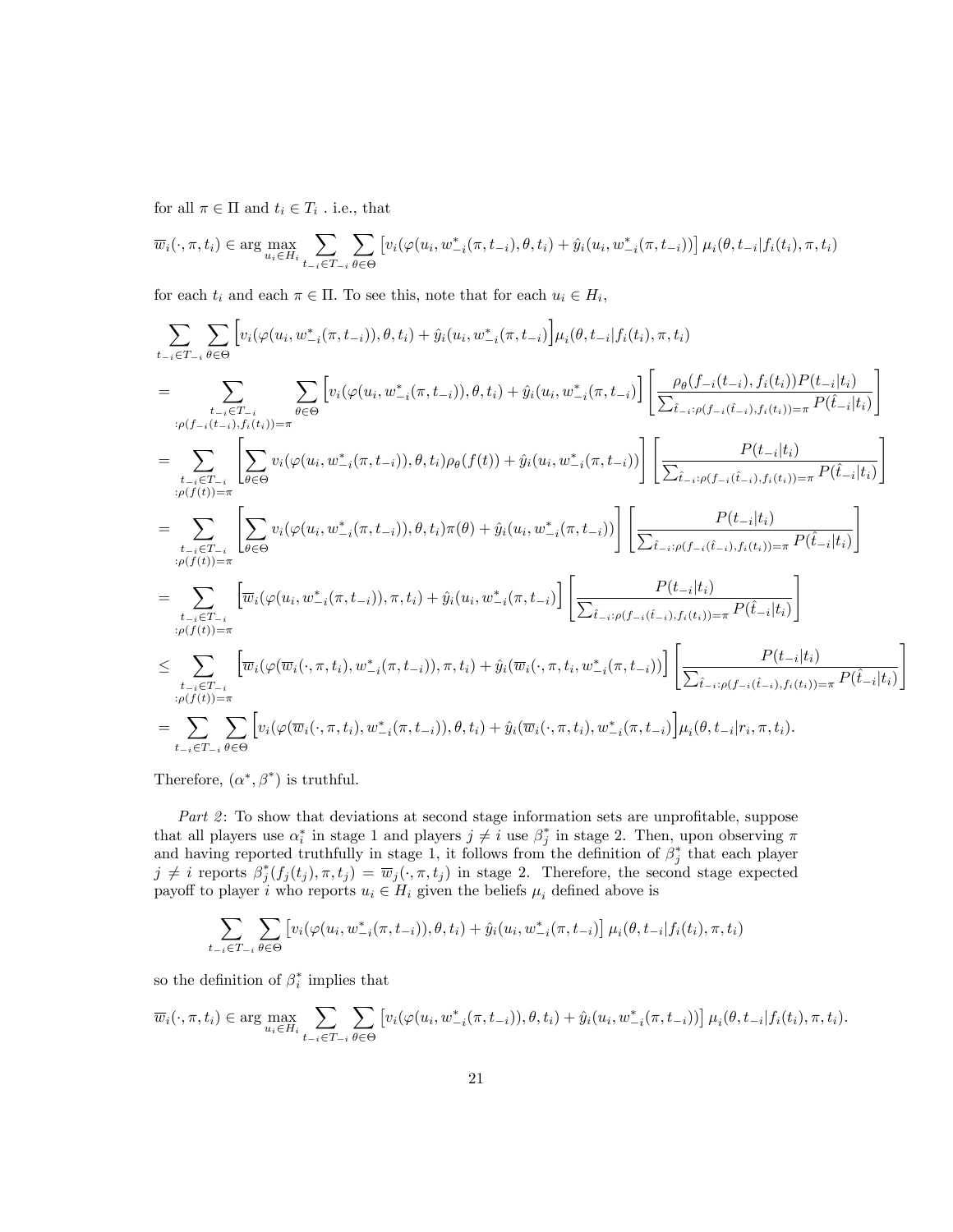Part 3: To show that coordinated deviations across stages are unprofitable for player i, we assume that other players use  $(\alpha^*_{-i}, \beta^*_{-i})$  and we must show that, for all  $t_i \in T_i$  and all  $r_i \in A_i$ , we have

$$
\sum_{t_{-i}\in T_{-i}} \left[ \sum_{\theta \in \Theta} v_i(\varphi(\overline{w}_i(\cdot,\rho(f(t)),t_i)),w_{-i}^*(\rho(f(t),t_{-i})),\theta,t_i)\rho_{\theta}(f(t)) + \hat{y}_i(\overline{w}_i(\cdot,\rho(f(t)),t_i)),w_{-i}^*(\rho(f(t)),t_{-i})) \right] P(t_{-i}|t_i) + \sum_{t_{-i}\in T_{-i}} \zeta_i(f(t))] P(t_{-i}|t_i) \geq \sum_{t_{-i}\in T_{-i}} \max_{u_i \in H_i} \left[ \sum_{\theta \in \Theta} v_i(\varphi(u_i,w_{-i}^*(f_{-i}(t_{-i}),r_i),t_{-i})),\theta,t_i)\rho_{\theta}(f(t)) + \hat{y}_i(u_i,w_{-i}^*(f_{-i}(t_{-i}),r_i),t_{-i})) \right] P(t_{-i}|t_i) + \sum_{t_{-i}\in T_{-i}} \zeta_i(f_{-i}(t_{-i}),r_i) P(t_{-i}|t_i).
$$

Since

$$
\sum_{\theta \in \Theta} v_i(\varphi(\overline{w}_i(\cdot, \rho(f_{-i}(t_{-i}), r_i), t_i), w_{-i}^*(\rho(f_{-i}(t_{-i}), r_i), t_{-i})), \theta, t_i)\rho_{\theta}(f_{-i}(t_{-i}), r_i) \n+ \hat{y}_i(\overline{w}_i(\cdot, \rho(f_{-i}(t_{-i}), r_i), t_i), w_{-i}^*(\rho(f_{-i}(t_{-i}), r_i), t_{-i})) \n\ge \sum_{\theta \in \Theta} v_i(\varphi(u_i, w_{-i}^*(\rho(f_{-i}(t_{-i}), r_i), t_{-i})), \theta, t_i)\rho_{\theta}(f_{-i}(t_{-i}), r_i) \n+ \hat{y}_i(u_i, w_{-i}^*(\rho(f_{-i}(t_{-i}), r_i), t_{-i}))
$$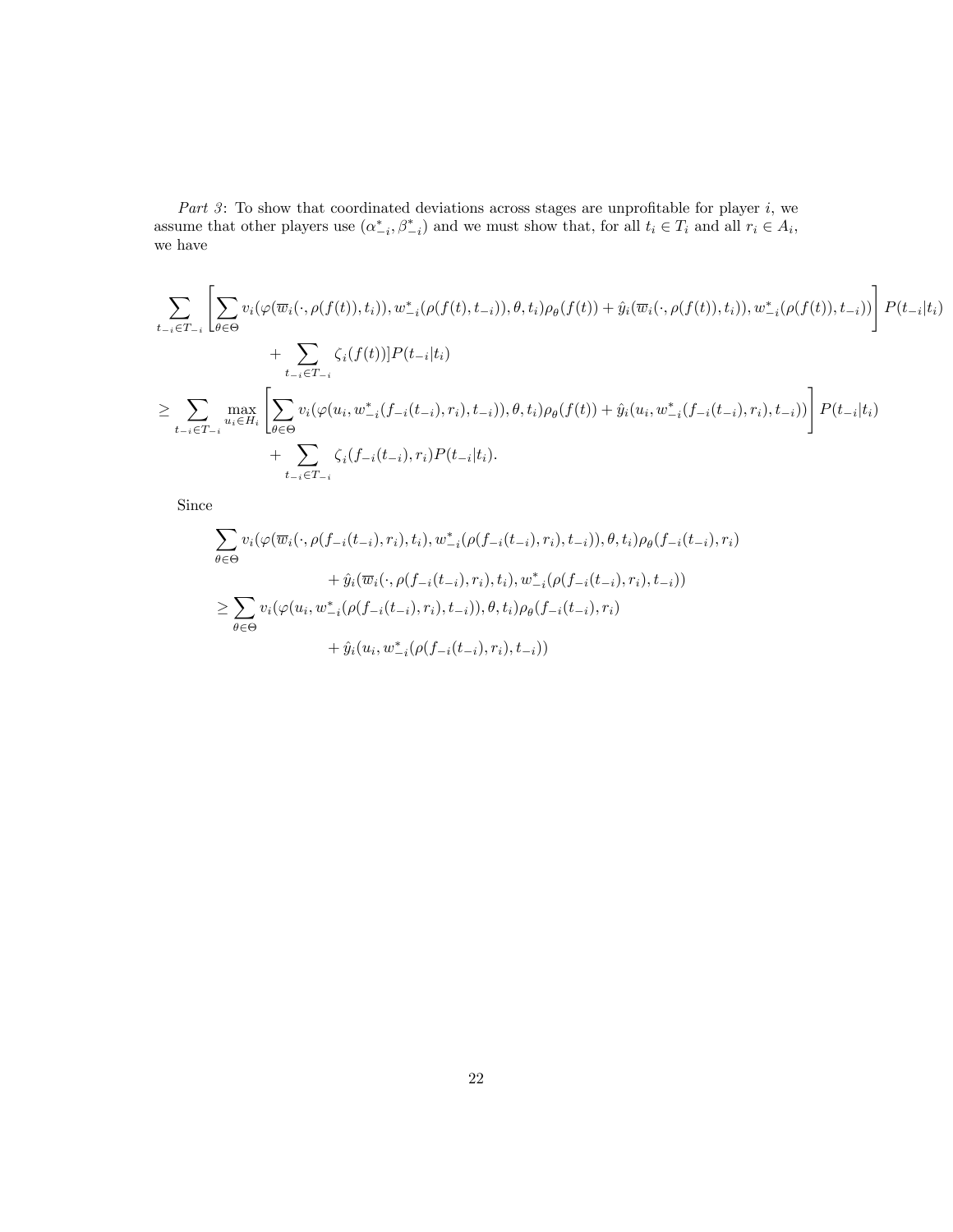for all  $u_i \in H_i$ , it follows from Lemma C that for each  $t_{-i}$  and each  $u_i, r_i$  and  $t_i$ ,

$$
\sum_{\theta \in \Theta} v_{i}(\varphi(\overline{w}_{i}(\cdot,\rho(f(t)),t_{i})),w_{-i}^{*}(\rho(f(t)),t_{-i})),\theta,t_{i})\rho_{\theta}(f(t)) + \hat{y}_{i}(\overline{w}_{i}(\cdot,\rho(f(t)),t_{i})),w_{-i}^{*}(\rho(f(t)),t_{-i}))
$$
\n
$$
-\left[\sum_{\theta \in \Theta} v_{i}(\varphi(u_{i},w_{-i}^{*}(\rho(f_{-i}(t_{-i}),r_{i}),t_{-i})),\theta,t_{i})\rho_{\theta}(f(t)) + \hat{y}_{i}(u_{i},w_{-i}^{*}(\rho(f_{-i}(t_{-i}),r_{i}),t_{-i}))\right]
$$
\n
$$
=\sum_{\theta \in \Theta} v_{i}(\varphi(\overline{w}_{i}(\cdot,\rho(f(t)),t_{i})),w_{-i}^{*}(\rho(f(t)),t_{-i})),\theta,t_{i})\rho_{\theta}(f(t)) + \hat{y}_{i}(\overline{w}_{i}(\cdot,\rho(f(t)),t_{i})),w_{-i}^{*}(\rho(f(t),t_{-i})))
$$
\n
$$
-\left[\sum_{\theta \in \Theta} v_{i}(\varphi(\overline{w}_{i}(\cdot,\rho(f_{-i}(t_{-i}),r_{i}),t_{i}),w_{-i}^{*}(\rho(f_{-i}(t_{-i}),r_{i}),t_{-i})),\theta,t_{i})\rho_{\theta}(f_{-i}(t_{-i}),r_{i})\right]
$$
\n
$$
+\hat{y}_{i}(\overline{w}_{i}(\cdot,\rho(f_{-i}(t_{-i}),r_{i}),t_{i}),w_{-i}^{*}(\rho(f_{-i}(t_{-i}),r_{i}),t_{-i})),\theta,t_{i})\rho_{\theta}(f_{-i}(t_{-i}),r_{i})
$$
\n
$$
+\hat{y}_{i}(\overline{w}_{i}(\cdot,\rho(f_{-i}(t_{-i}),r_{i}),t_{i}),w_{-i}^{*}(\rho(f_{-i}(t_{-i}),r_{i}),t_{-i}))\right]
$$
\n
$$
-\left[\sum_{\theta \in \Theta} v_{i}(\varphi(u_{i},w_{-i}^{*}(\rho(f_{-i}(t_{-i}),r_{i}),t_{-i})),\theta,t_{i})\rho_{\theta}(f_{-i}(t_{-i}),r_{i}),t_{-i}))\right
$$

Therefore,

$$
\sum_{t_{-i}\in T_{-i}}\sum_{\theta\in\Theta}\left[v_{i}(\varphi(\overline{w}_{i}(\cdot,\rho(f(t),t_{i})),w_{-i}^{*}(\rho(f(t),t_{-i})),\theta,t_{i})\rho_{\theta}(f(t)) + \hat{y}_{i}(\overline{w}_{i}(\cdot,\rho(f(t),t_{i})),w_{-i}^{*}(\rho(f(t),t_{-i})))\right]P(t_{-i}|t_{i}) + \sum_{t_{-i}\in T_{-i}}\zeta_{i}(f(t))P(t_{-i}|t_{i})
$$
\n
$$
\geq \sum_{t_{-i}\in T_{-i}}\max_{u_{i}\in H_{i}}\left[\sum_{\theta\in\Theta}v_{i}(\varphi(u_{i},w_{-i}^{*}(\rho(f_{-i}(t_{-i}),r_{i}),t_{-i})),\theta,t_{i})\rho_{\theta}(f(t)) + \hat{y}_{i}(u_{i},w_{-i}^{*}(\rho(f_{-i}(t_{-i}),r_{i}),t_{-i}))\right]P(t_{-i}|t_{i}) + \sum_{t_{-i}\in T_{-i}}\zeta_{i}(f_{-i}(t_{-i}),r_{i})P(t_{-i}|t_{i})
$$
\n
$$
+ \sum_{t_{-i}\in T_{-i}}\zeta_{i}(f_{-i}(t_{-i}),r_{i})P(t_{-i}|t_{i}) - 2nM\sum_{t_{-i}\in T_{-i}}||\rho(f(t)) - \rho(f_{-i}(t_{-i}),r_{i}))||P(t_{-i}|t_{i})
$$

To complete the proof, we must show that

$$
\sum_{a_{-i}} [\zeta_i(a_{-i}, f_i(t_i)) - \zeta_i(a_{-i}, r_i)] Q(a_{-i}|f_i(t_i)) \ge 2n M \sum_{a_{-i}} ||\rho(a_{-i}, f_i(t_i)) - \rho(a_{-i}, r_i))||Q(a_{-i}|f_i(t_i))
$$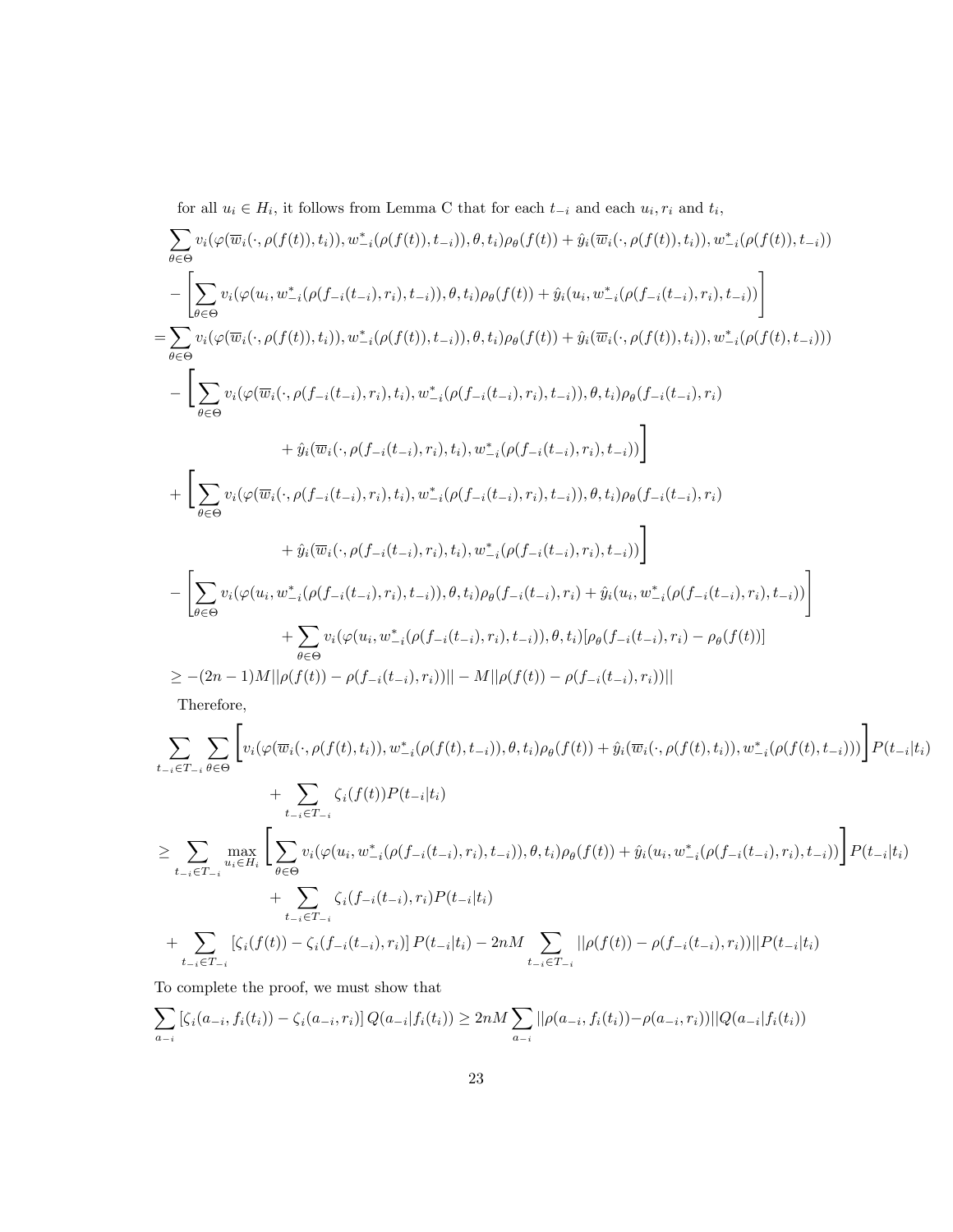Applying Lemmas D and E and the definition of information decomposition, we conclude that

$$
\sum_{t_{-i}\in T_{-i}} [\zeta_i(f(t)) - \zeta_i(f_{-i}(t_{-i}), r_i)] P(t_{-i}|t_i) - 2nM \sum_{t_{-i}\in T_{-i}} ||\rho(f(t)) - \rho(f_{-i}(t_{-i}), r_i)||P(t_{-i}|t_i)
$$
\n
$$
= \sum_{a_{-i}} \sum_{\substack{t_{-i}\in T_{-i} \\ \vdots \\t_{-i}(t_{-i})=a_{-i}}} [\zeta_i(f(t)) - \zeta_i(f_{-i}(t_{-i}), r_i)] P(t_{-i}|t_i)
$$
\n
$$
-2nM \sum_{a_{-i}} \sum_{\substack{t_{-i}\in T_{-i} \\ \vdots \\t_{-i}(t_{-i})=a_{-i}}} ||\rho(f(t)) - \rho(f_{-i}(t_{-i}), r_i)||P(t_{-i}|t_i)
$$
\n
$$
= \sum_{a_{-i}} [\zeta_i(a_{-i}, f_i(t_i)) - \zeta_i(a_{-i}, r_i)] \left[ \sum_{\substack{t_{-i}\in T_{-i} \\ \vdots \\t_{-i}(t_{-i})=a_{-i}}} P(t_{-i}|t_i) \right]
$$
\n
$$
-2nM \sum_{a_{-i}} ||\rho(a_{-i}, f_i(t_i)) - \rho(a_{-i}, r_i)|| \left[ \sum_{\substack{t_{-i}\in T_{-i} \\ \vdots \\t_{-i}(t_{-i})=a_{-i}}} P(t_{-i}|t_i) \right]
$$
\n
$$
= \sum_{a_{-i}} [\zeta_i(a_{-i}, f_i(t_i)) - \zeta_i(a_{-i}, r_i)] Q(a_{-i}|f_i(t_i)) - 2nM \sum_{a_{-i}} ||\rho(a_{-i}, f_i(t_i)) - \rho(a_{-i}, r_i)||Q(a_{-i}|f_i(t_i))
$$
\n
$$
\geq \frac{\varepsilon}{2\sqrt{|A|}} \Lambda_i^Q - (2nM)(3\nu_i^Q)
$$

To prove part (a) of the theorem, note that part 3 above shows that

$$
\sum_{t_{-i} \in T_{-i}} [\zeta_i(f(t)) - \zeta_i(f_{-i}(t_{-i}), r_i)] P(t_{-i}|t_i) - 2nM \sum_{t_{-i} \in T_{-i}} ||\rho(f(t)) - \rho(f_{-i}(t_{-i}), r_i)||P(t_{-i}|t_i) \n\geq \frac{\varepsilon}{2\sqrt{|A|}} \Lambda_i^Q - 2nM \sum_{t_{-i} \in T_{-i}} ||\rho(f(t)) - \rho(f_{-i}(t_{-i}), r_i)||P(t_{-i}|t_i).
$$

If  $\Lambda_i^Q > 0$ , then choosing  $\varepsilon > 0$  sufficiently large proves the result.

# 9. bibliography

# References

- [1] Clarke, E. (1971), "Multipart Pricing of Public goods," Public Choice 8, 19-33.
- [2] Cremer, J. and R. P. McLean, (1985), "Optimal Selling Strategies under Uncertainty for a Discriminatory Monopolist when Demands Are Interdependent," Econometrica, 53, 345-61.
- [3] Cremer, J. and R. P. McLean, (1988), "Full Extraction of the Surplus in Bayesian and Dominant Strategy Auctions," Econometrica, 56, 1247-57.